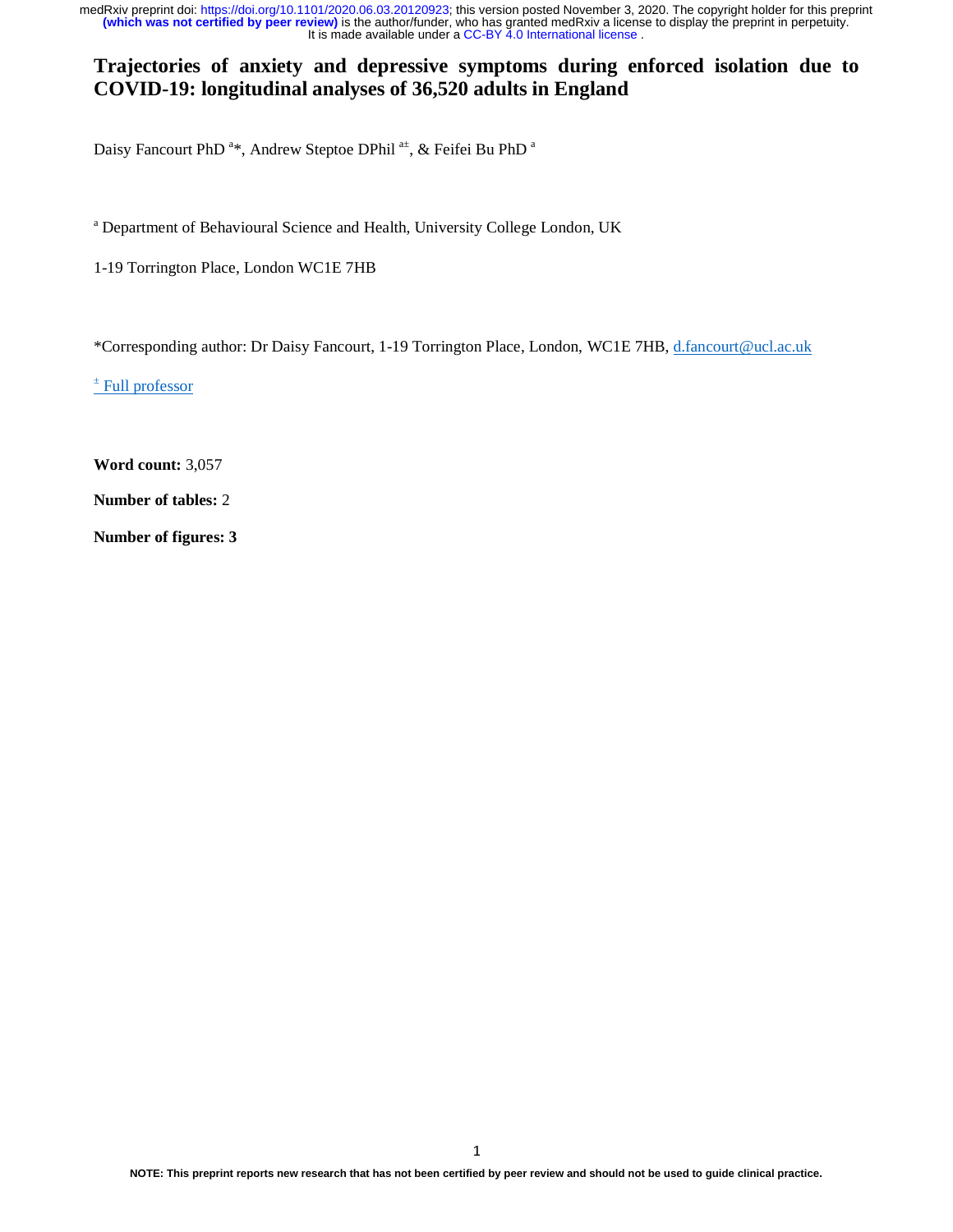### Abstract

**Background:** There is currently major concern about the impact of the global COVID-19 outbreak on mental health. A number of studies suggest that mental health deteriorated in many countries prior to and during enforced isolation ("lockdown"), but it remains unknown how mental health has changed week by week over the course of the COVID-19 pandemic. This study explored trajectories of anxiety and depression over the 20 weeks after lockdown was announced using data from England, and compared the growth trajectories by individual characteristics.

**Methods:** Data from 36,520 adults in the UCL COVID -19 Social Study (a panel study weighted to population proportions collecting data weekly during the COVID-19 pandemic) were analysed from 23/03/2020-09/08/2020. Latent growth models were fitted accounting for socio-demographic and health covariates.

**Findings:** The average depression score was  $6.6 \pm 6.0$  in week 1 (range 0-27), while the average anxiety score was 5.7  $\pm$  5.6 (range 0-21). Anxiety and depression levels both declined across the first 20 weeks following the introduction of lockdown in the England (b=-1.92, SE=0.26, p<.0001 & b=-2.52, SE=0.28, p<.0001). The fastest decreases were seen across the strict lockdown period, with symptoms plateauing as further lockdown easing measures were introduced. Being female or younger, having lower educational attainment, lower income or pre-existing mental health conditions, and living alone or with children were all risk factors for higher levels of anxiety and depression at the start of lockdown. Many of these inequalities in experiences were reduced as lockdown continued, but differences were still evident 20 weeks after the start of lockdown.

**Interpretation:** As countries face potential future lockdowns, these data suggest that the highest levels of depression and anxiety are in the early stages of lockdown but decline fairly rapidly as individuals adapt to circumstances. They also suggest the importance of supporting individuals in the lead-up to lockdown measures being brought in to try and reduce distress and highlight that emotionally vulnerable groups have remained at risk throughout lockdown and its aftermath.

**Funding:** This Covid-19 Social Study was funded by the Nuffield Foundation [WEL/FR-000022583], but the views expressed are those of the authors and not necessarily the Foundation. The study was also supported by the MARCH Mental Health Network funded by the Cross-Disciplinary Mental Health Network Plus initiative supported by UK Research and Innovation [ES/S002588/1], and by the Wellcome Trust [221400/Z/20/Z]. DF was funded by the Wellcome Trust [205407/Z/16/Z].

**Keywords:** COVID -19, mental health, depression, anxiety, social isolation, lockdown, pandemic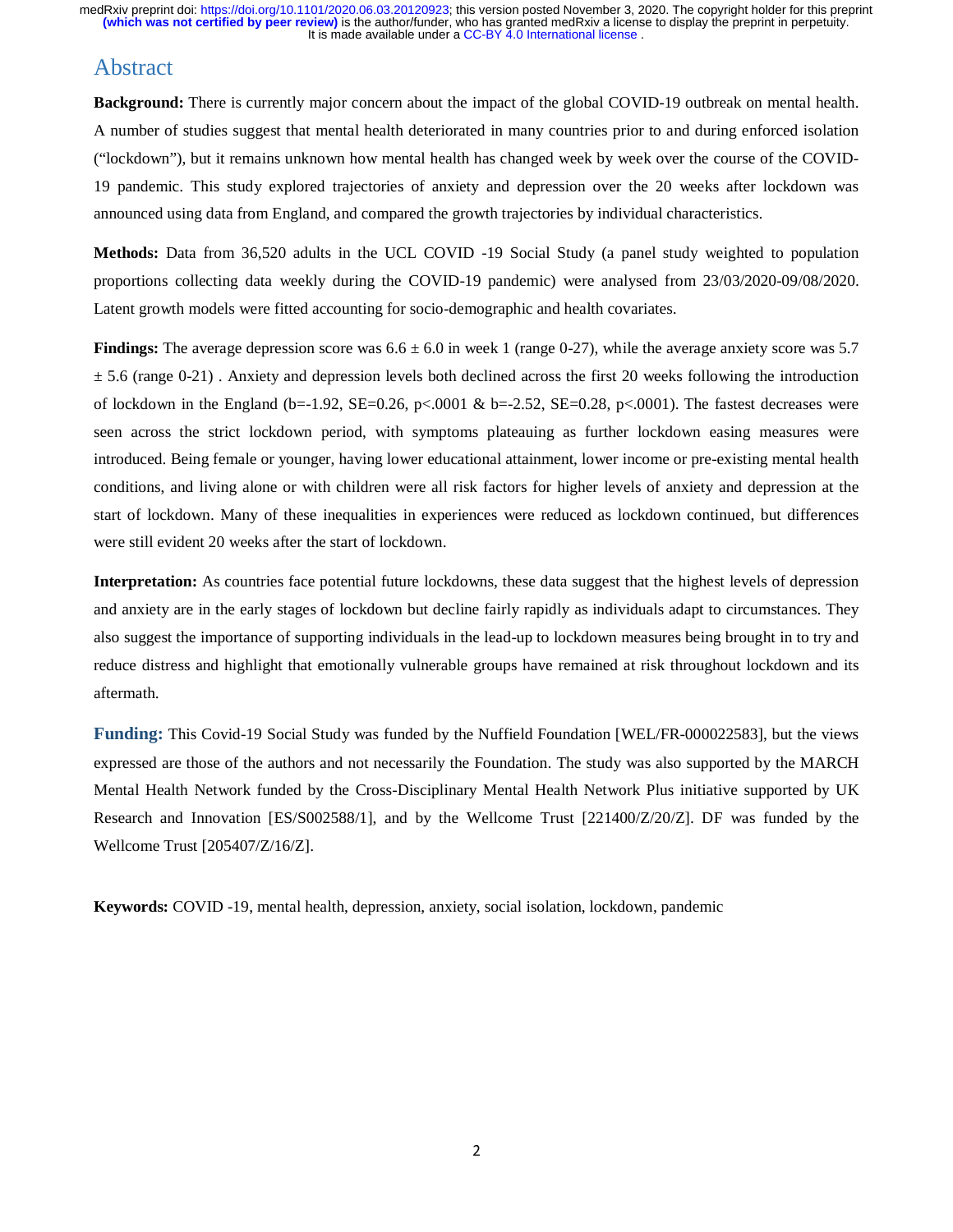## Research in context

Evidence before this study: We searched PubMed for articles published in English from 1 January 2020 to 14 September 2020 for studies published in English using the following keywords: ("COVID\*" OR "coronavirus") and ("anxiety" OR "depression" OR "mental health" OR "mental illness" OR "distress"). Studies using data from representative cohort studies revealed the substantial impact of the COVID-19 pandemic on levels of depression, anxiety and mental distress, showing increases in average scores of symptoms of psychological distress from before to during the pandemic as well as a rise in the proportion of people experiencing clinically significant levels of mental illness. But there was a gap in the evidence in understanding how mental health changed week by week over the course of the COVID-19 pandemic.

**Added value of this study:** This study extends previous findings that had shown that changes in mental health did occur by showing when these changes took place across first 20 weeks of restrictions in the UK and how the timing of changes corresponded to measures to ease lockdown. Further, this study highlights the inequalities in mental health across demographic and socio-economic groups and demonstrates how these inequalities changed over time.

**Implications of all the available evidence:** Overall, it is clear that mental health was adversely affected during the early months of the COVID-19 pandemic in the UK, especially in the early weeks of March 2020. However, once strict lockdown measures were brought in to control the virus, many people began to experience improvements in mental health. As countries face potential future lockdowns, these data suggest the importance of supporting individuals in the lead-up to lockdown measures being brought in to try and reduce distress but also suggest that individuals may be able to adapt relatively fast to the new psychological demands of life in lockdown. Many known risk factors for poorer mental health were apparent at the start of lockdown, but some groups experienced faster improvements in symptoms, thereby reducing the differences over time. Nevertheless, many inequalities in mental health experiences did remain and emotionally vulnerable groups have remained at risk throughout lockdown and its aftermath. These groups could benefit from more targeted mental health support as the pandemic continues.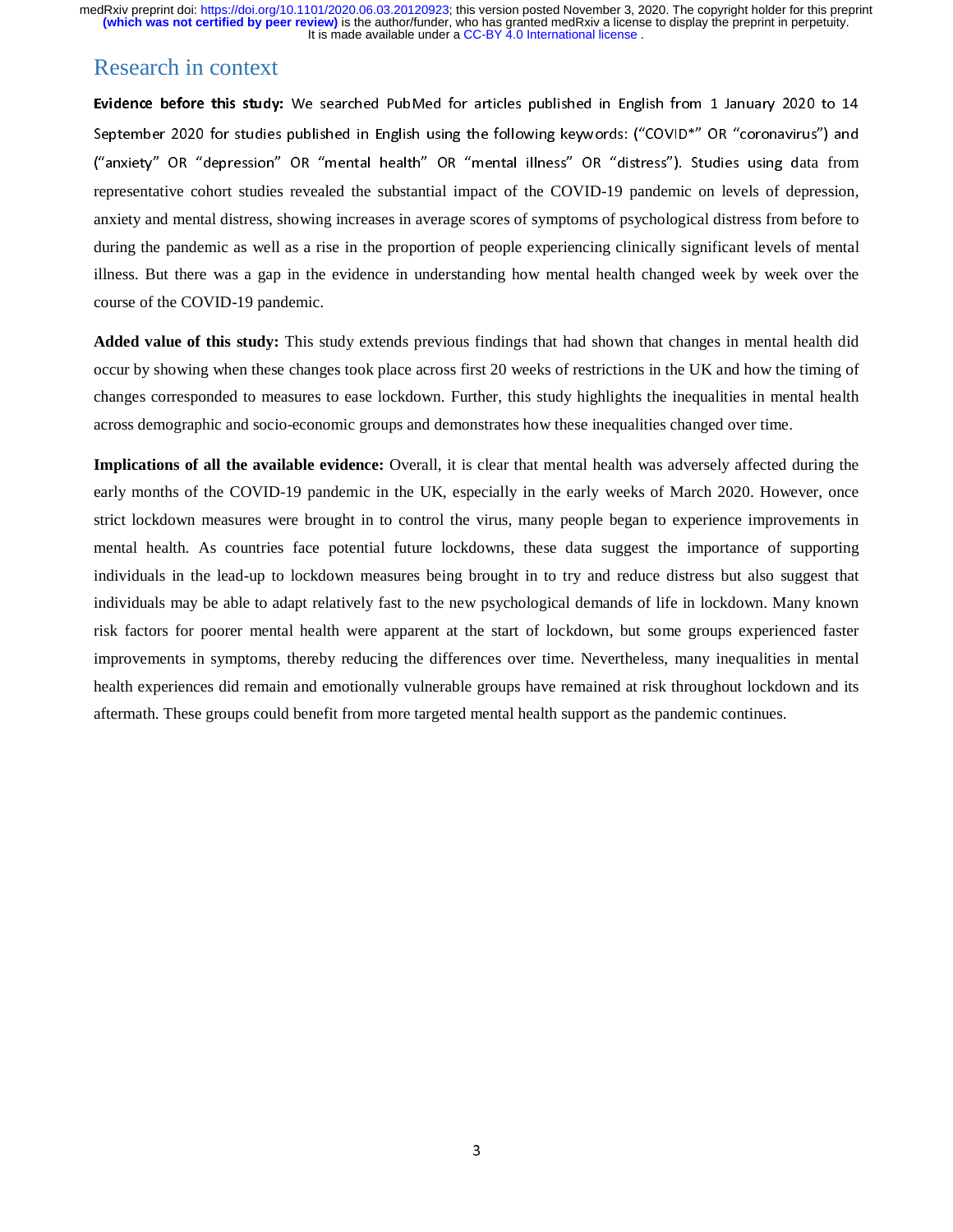# Introduction

There has been wide-spread concern for mental health during the COVID-19 pandemic been driven by the multiple different psychological challenges caused by the pandemic  $\frac{1}{2}$ , and a call for urgent mental health research  $\frac{2}{3}$ . "Stay-athome" and quarantine orders issued by governments led to the largest enforced isolation period in human history. Infections and deaths from the virus led to psychological stress and bereavement. Further, many individuals globally faced high levels of adversities, from challenges meeting basic needs (e,g. accessing food, water and safe accommodation), to financial adversities (including job losses, income cuts, and inability to pay bills)<sup>3</sup>.

Data from representative cohort studies comparing data collected prior to the pandemic to data collected in the first few weeks of lockdowns internationally have shown increases in average scores of psychological distress and a rise in the proportion of people experiencing clinically significant levels of mental illness<sup>4,5</sup>. These findings echo those from studies of previous epidemics such as SARS (severe acute respiratory syndrome), during which individuals who had to quarantine experienced increases in symptoms of depression and PTSD<sup>6,789</sup>. However, what remains unclear is the trajectory of mental health across the course of the COVID-19 pandemic. The previous studies on SARS have suggested that mental health worsened *during* periods of quarantine or enforced isolation. However, a number of sources suggested that during COVID-19, mental health deteriorated *prior* to stay-at-home orders ("lockdown") coming in <sup>10,11 12</sup>. Given these findings, what remains to be understood is whether mental health continued to worsen as lockdown continued, or whether there were any patterns of stabilisation or improvement. Similarly, it is unknown as lockdown measures were eased, whether mental health improved or whether new stressors arose for individuals. These are vital questions as understanding the patterns of mental health across lockdowns could help mental health services and voluntary organisations to plan for future waves of the virus. Further, understanding how humans respond to periods of enforced isolation could enhance our understanding of the impact of social isolation on mental health.

Finally, an important question is whether certain individuals were more adversely affected during the COVID-19 pandemic. There are well-reported inequalities in mental health reported over the previous decade. Women, younger adults, individuals of lower educational attainment and socio-economic position, individuals from Black, Asian and Minority Ethnic (BAME) backgrounds, and individuals living alone are all more likely to experience higher levels of depression and anxiety 13,14. Data from previous epidemics have suggested that many of these factors have also been risk factors for worse mental health during periods of isolation  $15$ , and data from COVID-19 has echoed this too  $16-21$ . Similarly, there has been some indication that pre-existing psychiatric conditions are a risk factor for poorer outcomes<sup>22</sup>; also echoed by data during COVID-19<sup>-16,17</sup>. However, previous research has focused on cross-sectional data or discrete time-points during the pandemic. The effect of such factors on trajectories of mental health remains unknown. Identifying these risk factors is important so as to be able to ascertain who is most in need of support both during the ongoing pandemic and in preparing for future pandemics.

Therefore, this study had two main aims: (i) to explore trajectories of anxiety and depressive symptoms over the "strict" lockdown period and as lockdown was eased, and (ii) to identify who was most at risk of poorer trajectories of mental health across this period.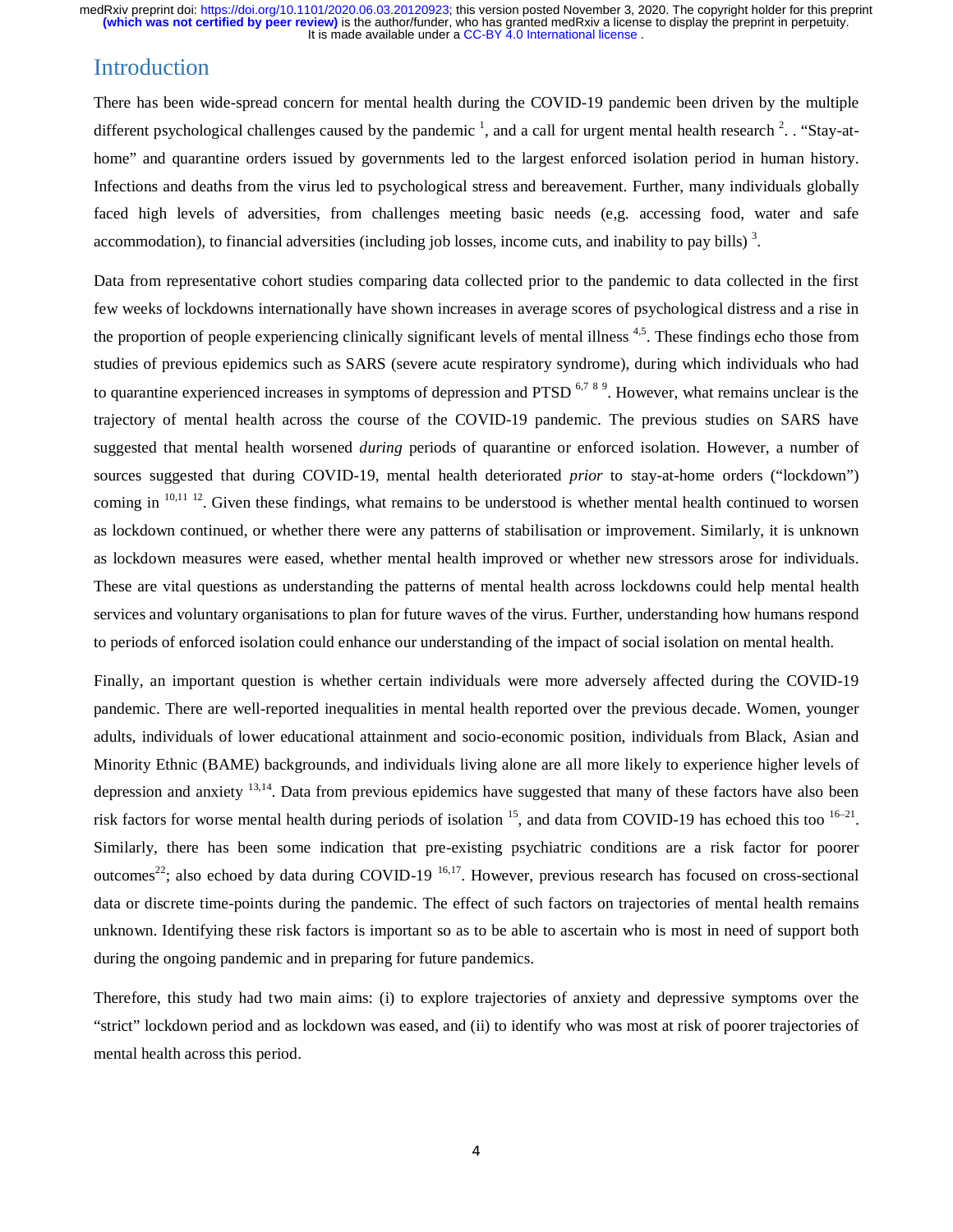## Methods

### **Participants**

Data were drawn from the UCL COVID-19 Social Study; a large panel study of the psychological and social experiences of over 70,000 adults (aged 18+) in the UK during the COVID-19 pandemic. The study commenced on 21<sup>st</sup> March 2020 involving online weekly data collection from participants during the COVID-19 pandemic. Whilst not random, the study has a heterogenous sample that was recruited using three primary approaches. First, snowballing was used, including promoting the study through existing networks and mailing lists (including large databases of adults who had previously consented to be involved in health research across the UK such as UCL BioResource and HealthWise Wales, through Local Authorities and Mutual Aid groups across the UK, and via the UKRI Mental Health Research Networks), print and digital media coverage, and social media. Second, more targeted recruitment was undertaken through partnership work with recruitment companies (Find Out Now, SEO Works, FieldworkHub and Optimal Workshop) focusing on (i) individuals from a low-income background, (ii) individuals with no or few educational qualifications, and (iii) individuals who were unemployed. Third, the study was promoted via partnerships with third sector organisations within the UKRI MARCH Mental Health Research Network to vulnerable groups, including adults with pre-existing mental illness, older adults, and carers. Active recruitment was carried out for the first 8 weeks of the study. The study was approved by the UCL Research Ethics Committee [12467/005] and all participants gave informed consent. No participants received any payment to participate. Full detail on the recruitment, sampling, retention, and weighting of the sample is available in the Appendix and in the study User Guide (https://github.com/UCL-BSH/CSSUserGuide).

For these analyses, in order to examine trajectories of mental health in relation to specific measures relating to lockdown, we focused solely on participants who lived in England (n=59,348). Participants included in the analysis had at least three repeated measures between  $23<sup>rd</sup>$  March when lockdown started in the UK and 9<sup>th</sup> August 2020 (20 weeks later). This provided us with data from 40,520 respondents who were followed over a maximum of 20 weeks since the beginning of the lockdown. Of these, 10% participants withheld data or preferred not to self-identify on demographic factors including gender and income so were excluded (the demographics of these participants are shown in Appendix p3), providing a final analytic sample size of 36,520.

#### Measures

Depressive symptoms were measured using the Patient Health Questionnaire (PHQ-9); a standard 9-item instrument for diagnosing depression in primary care  $^{23}$ , with 4-point responses ranging from "not at all" to "nearly every day". Scores of 0-4 suggest minimal depression, 5-9 mild depression, 10-14 moderate depression, 15-19 moderately severe depression, and  $20-27$  severe depression  $^{24}$ .

Anxiety was measured using the Generalised Anxiety Disorder assessment (GAD-7); a well-validated 7-item tool used to screen and diagnose generalised anxiety disorder in clinical practice and research  $^{25}$  with 4-point responses ranging from "not at all" to "nearly every day". Scores of 5-9 are thought to represent mild anxiety, 10-14 moderate anxiety, and 15 and above severe <sup>25</sup>. Whilst the validated measures of both the PHQ-9 and GAD-7 ask respondents to focus on the past fortnight, as this study involved weekly reassessments, we asked participants to focus just on the past week.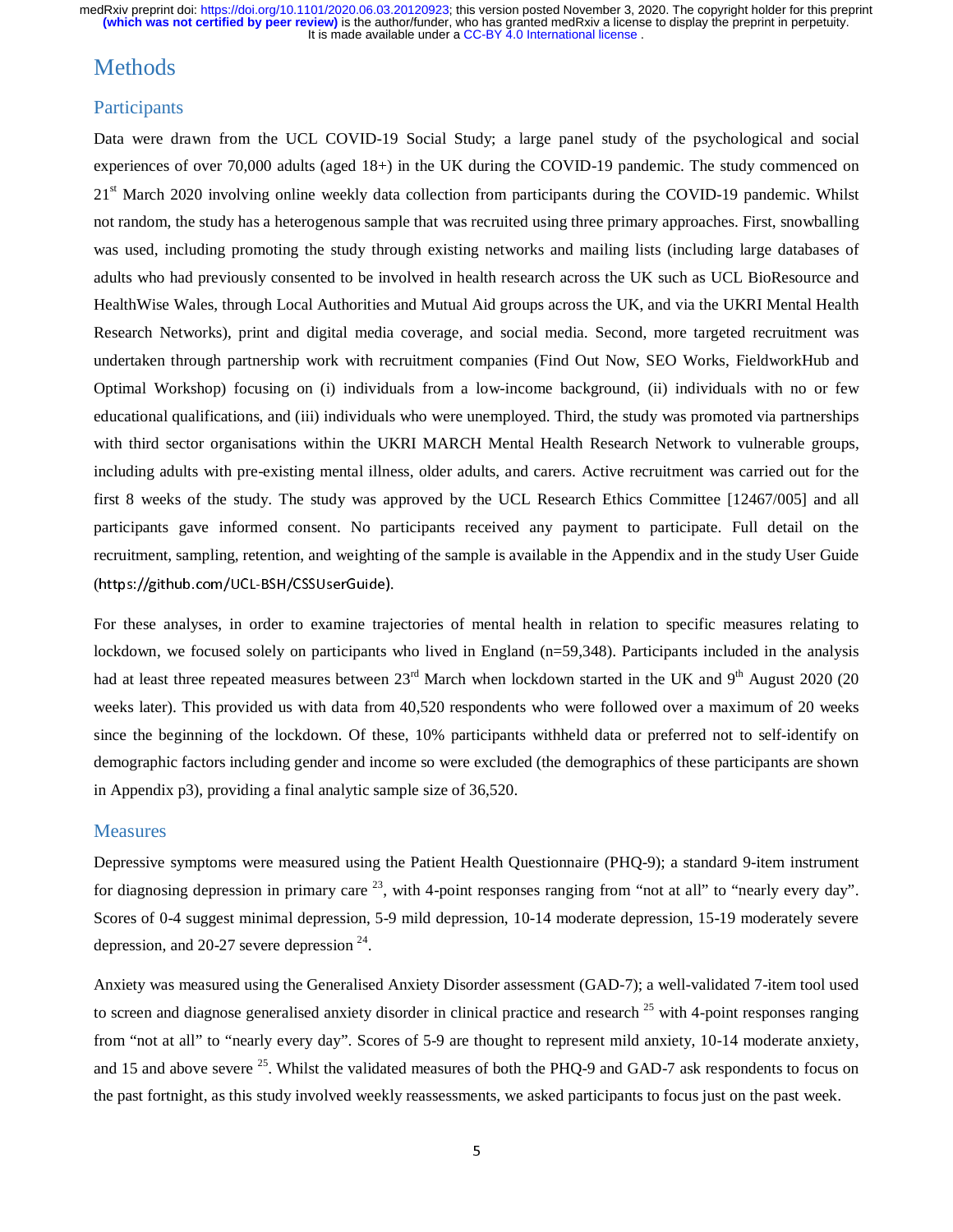We included socio-demographic variables as time-invariant covariates, including gender (men vs. women), age groups (18-29, 30-45, 46-59 and 60+), ethnicity (white vs. BAME), education (GCSE or below [equivalent to education to age 16], A levels or equivalent [equivalent to education to age 18], degree or above [further education after the age of 18]), low income (household income <£30,000 vs higher) and living arrangement (alone, living with others, but no children in the household, living with others, including children). We assessed diagnosed mental illness through participants "Do you have any of the following medical conditions", with the responses including "clinicallydiganosed depression", "clinically-diagnosed anxiety" and "another clinically-diagnosed mental health problem". Participants could select as many categories as applied and the responses were binarised into "diagnosed mental illness" or "no diagnosed mental illness". Participants were also asked whether they had had COVID-19 ("yes, diagnosed and recovered/still ill", "Not formally diagnosed but suspected", or "Not that I know of / No". However, only a very small percentage of the sample (0.02-0.88% each week) reported actually being formally diagnosed with a test due to limitations on testing in the early months of the pandemic so we did not include experience of COVID-19 in analyses. Further detail on the measures is available in the study User Guide ( https://github.com/UCL-BSH/CSSUserGuide).

The timeline of key dates in lockdown restrictions in England is shown in dotted lines in Figure 1 and a description of the specific measures at key dates is shown in Appendix (p1).

#### Analysis

Data were analysed using latent growth modelling (LGM). We used unspecified LGM which allows the shape of growth trajectories to be determined by data by using free time scores. Given anxiety and depressive symptoms might be related, these two outcomes were modelled simultaneously (multi-process LGM). See Appendix p1 for an illustration of the model specification. The general equations were presented as below:

$$
Y_{it}^{m} = \eta_{0i}^{m} + \gamma_{t}^{m} \eta_{1i}^{m} + \varepsilon_{it}^{m}
$$
 (1-1)

$$
\eta_{0i}^{m} = \eta_{0}^{m} + \sum \gamma_{0k}^{m} X_{k} + \zeta_{0i}^{m}
$$
 (1-2)

$$
\eta_{1i}^{m} = \eta_{1}^{m} + \sum \gamma_{1k}^{m} X_{k} + \zeta_{1i}^{m}
$$
 (1-3)

Equation 1-1 addressed intra-individual changes where  $Y_{it}^m$ , outcome *m* (depressive symptoms or anxiety) for the individual *i* at time *t*, was a function of the intercept  $\eta_{0i}^m$  and slope  $\eta_{1i}^m$ .  $\gamma_t^m$  values were time scores.  $\varepsilon_{it}^m$  was the residual term. Equation 1-2, and 1-3 addressed inter-individual differences in the intercept and slope.  $\eta_0^m$  and  $\eta_1^m$  represented the population average intercept and slope for outcome *m*.  $X_k$  represented a vector of time-invariant variables that hypothetically influence the intercept and slope.  $\zeta_{0i}^{m}$  and  $\zeta_{1i}^{m}$  were parameter residuals. The predicted growth trajectories were based on the model estimates. Except for the grouping variable, all other variables were set to the sample means.

Our 36,520 participants provided a total of 436,522 observations (12 repeated measures per participant on average, ranging from 3 to 20). The distribution of follow-up weeks is shown in Appendix p3. To account for the non-random nature of the sample, the sample was weighted to the proportions of gender, age, ethnicity and education obtained from the Office for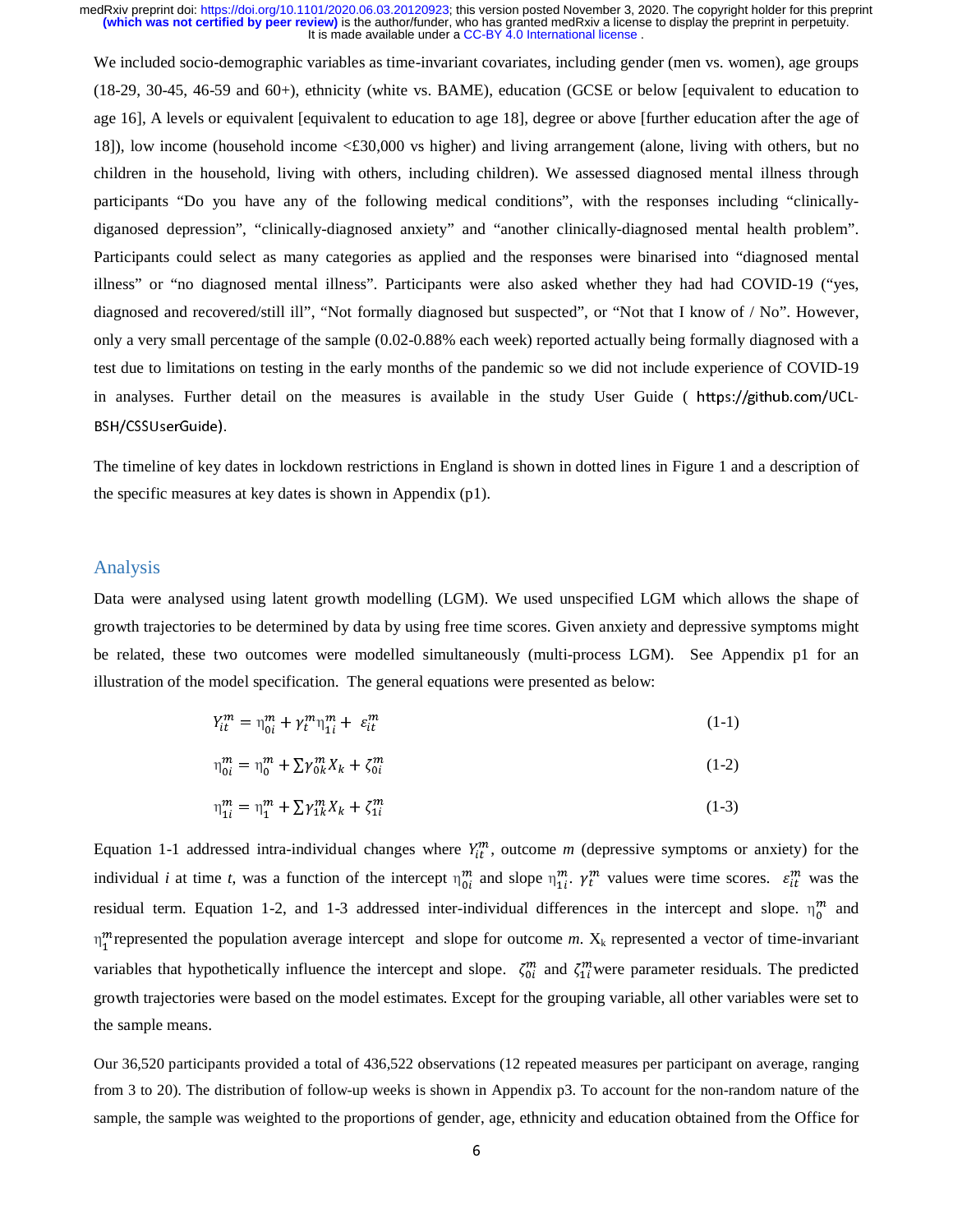National Statistics <sup>26</sup>. The correlation between outcome measures is shown in Appendix p3. Unweighted and weighted descriptive statistics by week are shown in Appendix p4. Descriptive analyses were carried out using Stata version 15. The LGM models were fitted in Mplus version 8.

### Role of the funding source

The funders had no final role in the study design; in the collection, analysis and interpretation of data; in the writing of the report; or in the decision to submit the paper for publication. All researchers listed as authors are independent from the funders and all final decisions about the research were taken by the investigators and were unrestricted.

#### Patient and public involvement

The research questions in the COVID-19 Social Study built on patient and public involvement as part of the UKRI MARCH Mental Health Research Network, which highlighted priority research questions and measures for this study. Patients and the public were additionally involved in the recruitment of participants and the dissemination of findings.

## Results

In the raw data, 76% of participants (n=27,699) were women and there was an over-representation of people with a degree or above (70%; n=25,653) and an under-representation of people from BAME backgrounds (5%; n=1,839) (Table 1). After weighting, the sample reflected population proportions, with 51% women (n=18,643) , 35% of participants with a degree or above  $(n=12,670)$ , and 14% of BAME ethnicity  $(n=5,311)$ . About 20% of the sample reported having a diagnosed mental illness (n=7,270).

In week 1, the average score on the PHQ-9 was  $6.6 \pm 6.0$ : 48% of the sample (n=8,228) had a score of 0-4 suggesting minimal depression, 27% had a score of 5-9 indicating mild depression (n=4,578), 13% had a score of 10-14 indicating moderate depression  $(n=2,218)$ , 8% had a score of 15-19 indicating moderately severe depression (n=1,290), and 5% had a score of 20-27 indicating severe depression (n=776). The average score on the GAD-7 was 5.7  $\pm$  5.6 in week 1: 53% of the sample (n=9,123) had a score of 0-4 suggesting minimal anxiety, 24% had a score of 5-9 indicating mild anxiety (n=4,111), 12% had a score of 10-14 indicating moderate anxiety (n=2,092), and 10% had a score of 15+ indicating severe anxiety (n=1,764) (Appendix p3). Amongst people with a pre-existing diagnosed mental illness, 54% (n=1,703) had a score  $\geq$ 10 indicating at least moderate anxiety (average score 10.6  $\pm$  5.8) and 61%  $(n=1,929)$  had a score ≥10 indicating moderate or severe depression (average score 12.3 ± 6.7). Amongst people without a pre-existing diagnosed mental illness, these figures were 16% (n=2,153) for anxiety (average score 4.6  $\pm$ 4.9) and 17% (n=2,356) for depression (average score  $5.1 \pm 5.0$ ). More detail on symptoms by week is shown in Appendix p10.

Over the 20 weeks following the introduction of lockdown, there was a significant decrease in both anxiety and depressive symptoms both across strict lockdown and as lockdown was eased (Figure 1). The growth trajectories of anxiety and depressive symptoms showed a non-linear pattern (see Appendix p4). The slopes varied across different stages. For instance, there was a sharp decline in depressive symptoms and anxiety between weeks two and five during strict lockdown, but little change was observed between weeks 16 and 20 after substantial easing of lockdown had taken place. The growth trajectories of anxiety and depressive symptoms were positively associated with each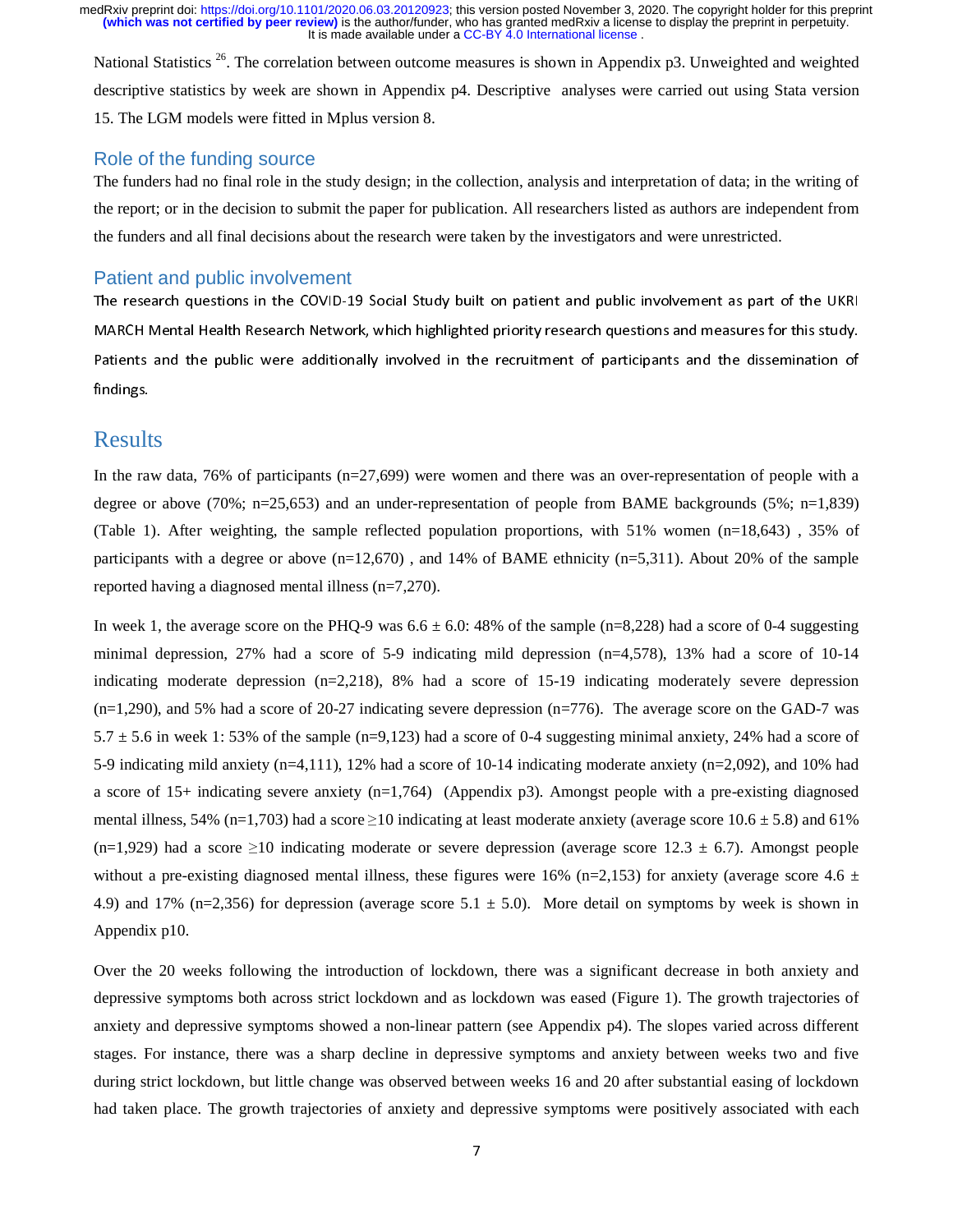other as evidenced by the significant covariance between the two intercepts (20.46, p<0.0001) and slopes (18.64, p<0.0001) (See Appendix p11).

At the start of lockdown being introduced, women, younger adults, people with lower levels of educational attainment, people from lower income households, and people with pre-existing mental health conditions reported higher levels of anxiety and depressive symptoms (Table 3). Individuals living with children had higher levels of anxiety (b=0.70,  $p = 0.0001$ ) but lower levels of depressive symptoms (b=-0.37, p=.029) compared to individuals living alone, whilst individuals living alone had higher levels of depressive symptoms but comparable levels of anxiety to people living with other adults (but no children). No evidence was found that ethnicity was associated with baseline mental health (anxiety:  $b=0.19$ ,  $p=.43$ , depressive symptoms:  $b=0.45$ ,  $p=.064$ ).

Across the 20 weeks, women, younger adults, people with lower levels of educational attainment, and people living with children had faster improvements in symptoms of depressive symptoms and anxiety, narrowing some of the gaps in experiences present at the start of lockdown (Table 3 and Figures 2-3). People living alone experienced the same trajectories of depressive symptoms as people living with other adults (but no children) (living with others vs alone: b=0.04, p=.77), but their overall levels of depressive symptoms were consistently higher. There was no evidence that the rate of change was related to ethnicity, household income, or pre-existing mental health conditions. Inequalities by gender, age, education, income, and mental health were all still present at the end of the 20 weeks. For further graphs, see Appendix p2.

# Discussion

This study explored trajectories of anxiety and depression across the early stages of the lockdown response to the COVID-19 pandemic. Results show that anxiety and depressive symptoms both declined across the first 20 weeks following the introduction of lockdown in England. The fastest decreases were seen across the strict lockdown period, with symptoms plateauing as further lockdown easing measures were introduced. Being female or younger, having lower educational attainment, lower income, or pre-existing mental health conditions, and living alone or with children were all risk factors for higher levels of anxiety and depressive symptoms at the start of lockdown. Many of these inequalities in experiences were reduced as lockdown continued, but differences were still evident 20 weeks after the start of lockdown.

The study did not use a random population sample, and therefore our reported statistics are not presented as prevalence levels for anxiety or depressive symptoms. However, this study does give detailed time series data on trajectories of mental health during lockdown. The findings of improvements, in particular across the early weeks following the introduction of lockdown measures in England, is echoed by polling data showing improvements in many aspects of mood in repeated cross-sectional samples over the same period  $10,11$ . The fact that levels of mental health did not continue to worsen even further in this period is slightly at odds with data from previous epidemics, in which mental health was found to worsen *during* (or as a result of) quarantine <sup>15</sup>. However, there are several key differences between this pandemic and previous epidemics. First, for the majority of people in England during lockdown, some trips outside of the home were permissible, compared to quarantines studied in previous epidemics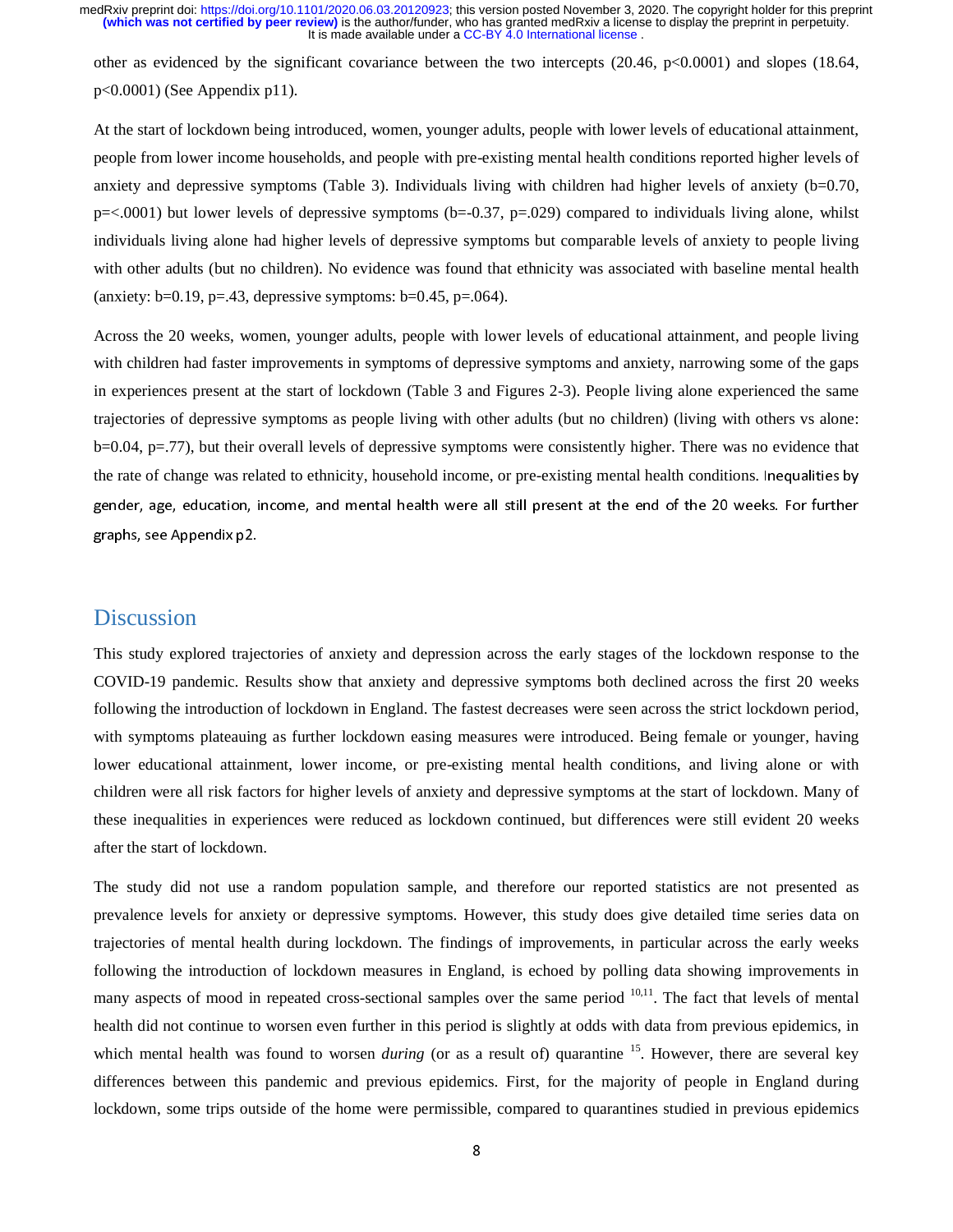where movement has been even more restricted, albeit typically for much smaller numbers of people, which may have led to a harsher psychological experience. Second, there was substantial prior warning in England that a lockdown was likely to come in given patterns in countries across Europe, so individuals appear to have become psychologically affected prior to the lockdown announcement (and many individuals locked down voluntarily before lockdown officially commenced), meaning that much of the psychological toll was already being experienced before individuals were forced to isolate <sup>15</sup>. Third, the proliferation of online and home-based leisure activities and the extensive use of virtual and digital communication during COVID-19 may have helped to ease the burden of lockdown itself, in contrast to previous epidemics where 'fear of missing out' was reported to be a challenge. Indeed, fear of missing (which is linked with depression, distraction, and somatic symptoms  $27$ ) out may also have been minimised due to the global nature of the pandemic, compared to the restricted nature of quarantines in previous epidemics. The improvements in mental health over this period also suggest a process of adaptation that bears similarities to literature on other types of isolation such as incarceration, where some studies have shown that depression levels can stabilise and even decrease on average month on month as new coping strategies emerge  $^{28}$ . It is further possible that measures to safeguard jobs and finances taken in the UK may have helped to reduce specific anxieties. The lockdown itself may also have reduced worries about individuals or their friends or families catching the virus, especially after the first two weeks of lockdown once individuals could be more confident they were outside of the incubation period.

This study also found there were substantial differences in experiences of mental health across the first 20 weeks following the introduction of lockdown amongst different groups. Previous studies during the COVID-19 pandemic have already highlighted that women and younger adults experienced higher levels of anxiety and depression <sup>4,17,18</sup>, but our data show that these groups have also had faster improvements in their symptoms. This could indicate a more challenging psychological experience early on in lockdown (e.g. as many women balanced childcare and working from home) or a higher initial reactivity to events initially during lockdown amongst these groups. Adults living alone, on the other hand, experienced consistently worse levels of depressive symptoms, which could be related to higher levels of loneliness due to social restrictions  $^{29}$ . However, individuals living with children had higher levels of anxiety and depressive symptoms initially than individuals living with other adults, but a faster rate of improvement, potentially due to the growing public awareness of research suggesting that children were less at risk from the virus  $30$ . Similarly, individuals with lower household income experienced consistently worse mental health, which has been proposed as related to higher experiences of adversities such as job losses, decreases in household income, and challenges paying bills<sup>3</sup>. But differences in mental health at baseline are likely attributable to pre-existing social inequalities that have been exacerbated over the past decade  $31$ . It is also notable that although we found that individuals with mental illness had higher levels of depressive symptoms and anxiety at the start of lockdown (echoing in studies from various countries of COVID-19<sup>32</sup>), they experienced the same trajectories over the subsequent weeks. This suggests that mental illness did not necessarily predispose individuals to greater levels of emotional reactivity. It is possible that prior experience of mental illness or social isolation caused by prior mental illness meant individuals had experience of some of the requirements of lockdown or of applying coping strategies in stressful situations. But lockdown may also have enabled unhealthy coping strategies, so this remains to be explored further. Further, future studies are recommended to look at specific type of psychiatric diagnosis in relation to mental health to identify if there are particular psychopathologies associated with poorer trajectories over this period. Our models suggested that ethnicity was not a risk factor for worse mental health. But it is important to note here that the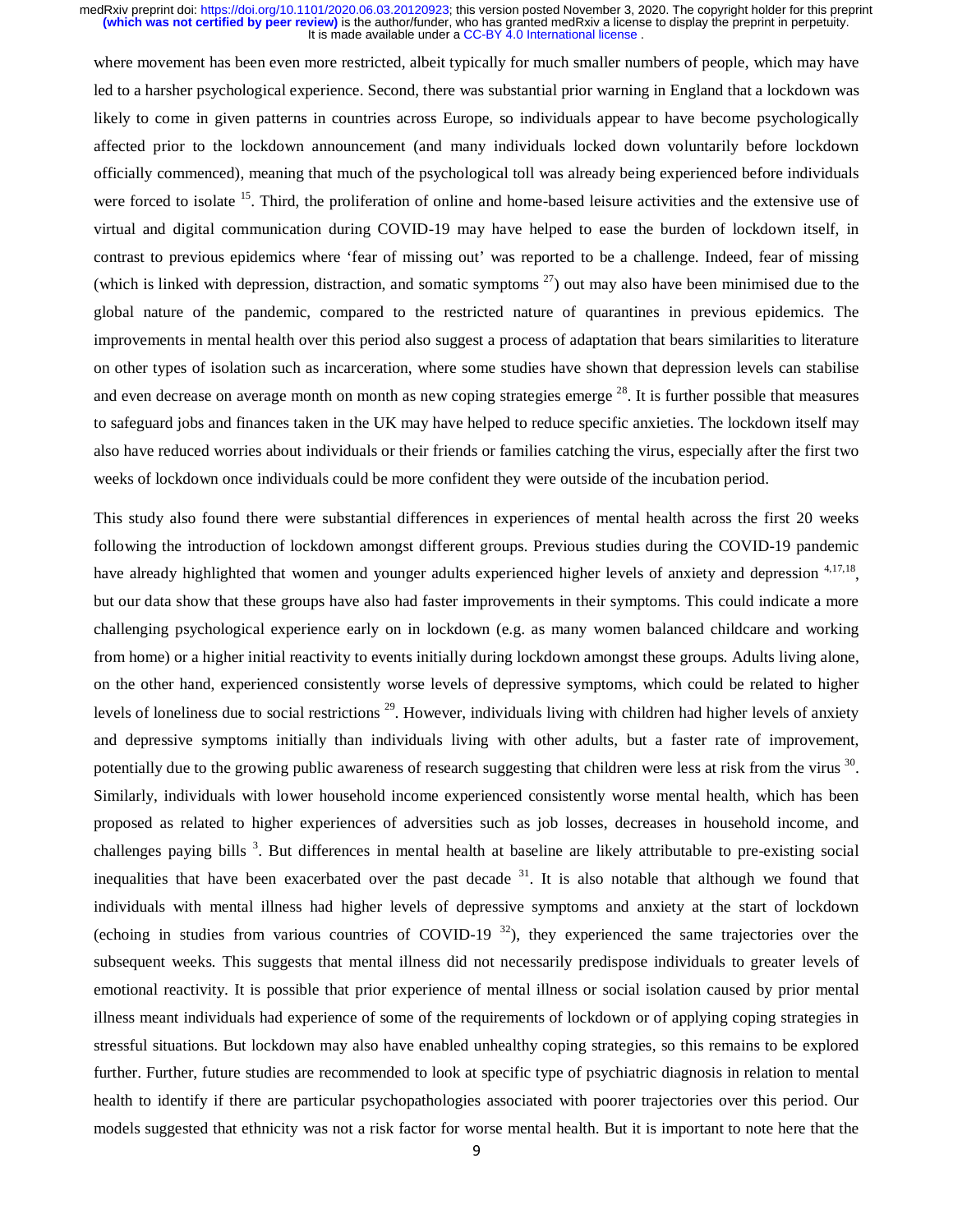models adjusted simultaneously for multiple different demographic factors including socio-economic position (SEP), which was related to poorer psychological experiences. Individuals from ethnic minority groups are disproportionately more likely to be from these lower SEP groups<sup>33</sup>, so may still have been disproportionately affected. However, we use some binary categories in our analyses for ethnicity (as well as for other variables such as gender), but we recognise that such labels do not fully capture the experiences of different groups. We lacked sufficient statistical power to look at the experiences of specific ethnic groups and our analysis did not explore the experiences of individuals with nonbinary gender identities, but we recognise the need for and encourage and support future research on these areas.

This study had several limitations. It is possible that the study did not adequately cover the full range of experiences. Therefore, this study does not claim to provide data on prevalence of mental illness during the pandemic: this question has been addressed through other representative studies. Further, as the study was internet based, participants without home access to internet were not represented. We also asked about symptoms of anxiety and depression over the past week rather than past fortnight as our reassessments were weekly. Whilst this change has precedence both in previous studies and clinical screening, it further underlines that the precise values on the scale cannot be taken as national averages for anxiety and depression during the pandemic. Additionally, we relied on participant self-report of diagnosed mental illness but were unable to confirm diagnoses, nor identify specifically the type of problem participants had previously been diagnosed with. As there was substantial overlap between participants reporting diagnoses of depression and diagnoses of anxiety, we also did not look at the unique contribution of each condition to trajectories of symptoms across lockdown, nor look at how specific symptoms (such as thoughts of death) might have been affected. As we asked about current diagnoses, we do not know how trajectories were affected by mental illness, specific psychological symptoms or sub-clinical symptomatology in the weeks or months preceding lockdown, and as participants entered the study continuously throughout the 20-week follow-up period reported here, it is possible that some diagnoses had arisen since lockdown began.. As this study involved repeated weekly assessment of mental health, regression to the mean is a further source of bias that warrants acknowledgement. However, if this is the case, we might have expected it to work both ways, with higher anxiety and depressive symptom scores declining and lower scores increasing. Yet all groups showed decreases across the study period. Further, a decrease in average scores due to non-random attrition is unlikely to have substantially biased results as all participants in the analysis provided at least three data points, so their trajectories were estimated even in the absence of complete data. Our study followed people across the period from spring to summer in England so the contribution of seasonality to findings remains to be explored further, although the results presented here suggest effects above and beyond usual fluctuations <sup>34</sup>, and the validated measures of mental health used have been shown to have good test-retest reliability. Future studies could also consider how geographical factors including location within the UK, level of urbanisation, and area deprivation may have moderated psychological experiences during lockdown and whether experience of COVID-19 could have affected psychological response.

Overall, these findings suggest that the highest levels of depression and anxiety in England were in the early stages of lockdown but declined fairly rapidly following the introduction of lockdown, with improvements continuing as lockdown easing measures were introduced but plateauing after the first four months. Many known risk factors for poorer mental health were apparent at the start of lockdown, but some groups, including women, younger adults, and individuals with lower educational attainment experienced faster improvements in symptoms, thereby reducing the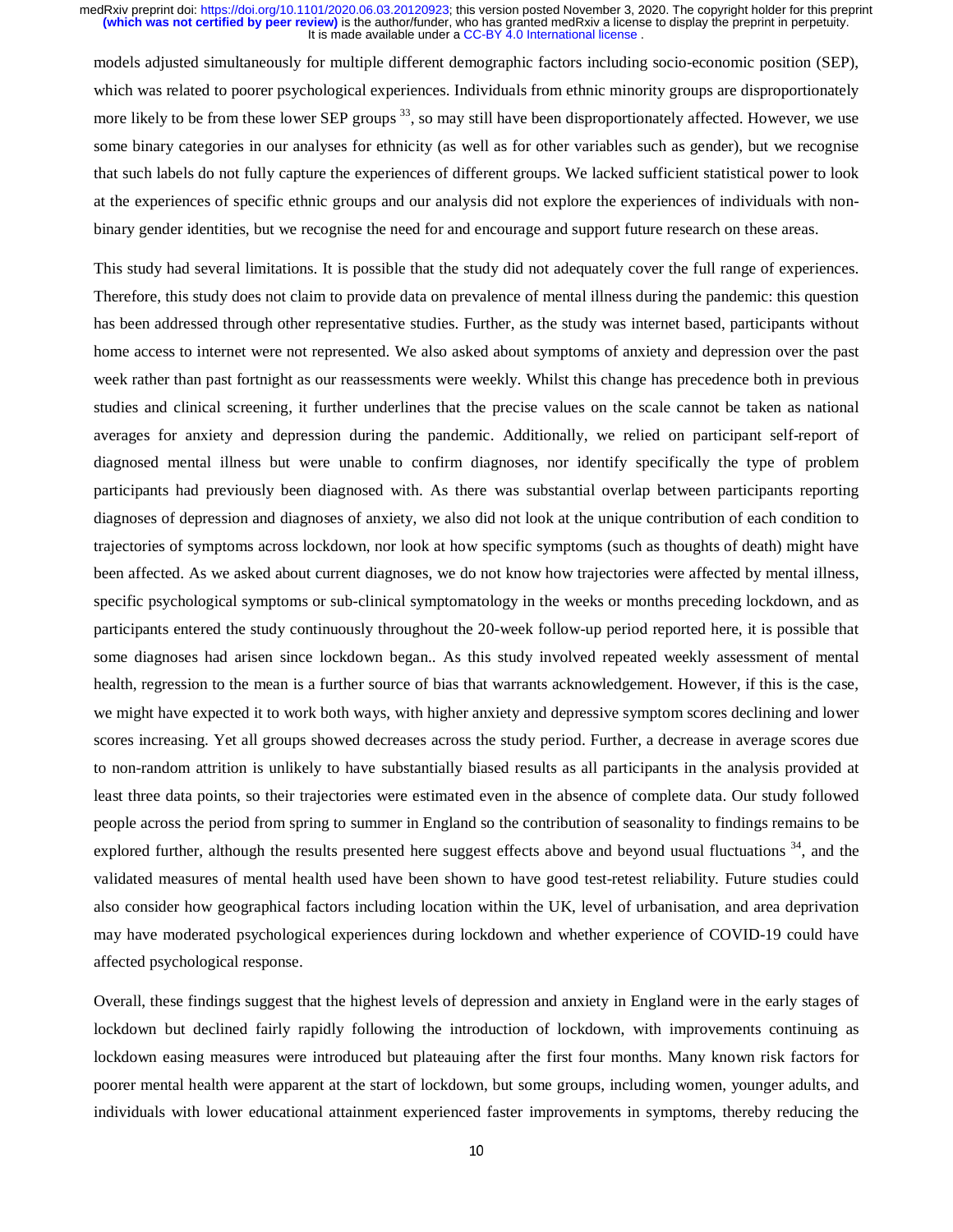differences over time. Nevertheless, many inequalities in mental health experiences did remain and emotionally vulnerable groups have remained at risk throughout lockdown and its aftermath. As countries face potential future lockdowns, these data suggest the importance of supporting individuals in the lead-up to lockdown measures being brought in to try and reduce distress but also suggest that individuals may be able to adapt relatively fast to the new psychological demands of life in lockdown. But as inequalities in mental health have persisted, it is key to find ways of supporting vulnerable groups across this pandemic.

# Declarations

### Ethics approval and consent to participate

Ethical approval for the COVID-19 Social Study was granted by the UCL Ethics Committee. All participants provided fully informed consent. The study is GDPR compliant.

### Data availability

Anonymous data will be made publicly available following the end of the pandemic.

#### Declaration of interest

All authors declare no conflicts of interest.

### Funding

This Covid-19 Social Study was funded by the Nuffield Foundation [WEL/FR-000022583], but the views expressed are those of the authors and not necessarily the Foundation. The study was also supported by the MARCH Mental Health Network funded by the Cross-Disciplinary Mental Health Network Plus initiative supported by UK Research and Innovation [ES/S002588/1], and by the Wellcome Trust [221400/Z/20/Z]. DF was funded by the Wellcome Trust [205407/Z/16/Z]. The researchers are grateful for the support of a number of organisations with their recruitment efforts including: the UKRI Mental Health Networks, Find Out Now, UCL BioResource, SEO Works, FieldworkHub, and Optimal Workshop. The study was also supported by HealthWise Wales, the Health and Care Research Wales initiative, which is led by Cardiff University in collaboration with SAIL, Swansea University.

#### Author contributions

DF, AS and FB conceived and designed the study. FB analysed the data and DF wrote the first draft. All authors provided critical revisions. All authors read and approved the submitted manuscript.

## References

- 1 Holmes EA, O'Connor RC, Perry VH, *et al.* Multidisciplinary research priorities for the COVID-19 pandemic: a call for action for mental health science. *The Lancet Psychiatry* 2020; **0**. DOI:10.1016/S2215-0366(20)30168-1.
- 2 Mahase E. Covid-19: Mental health consequences of pandemic need urgent research, paper advises. *BMJ* 2020; **369**. DOI:10.1136/bmj.m1515.
- 3 Wright L, Steptoe A, Fancourt D. Are we all in this together? Longitudinal assessment of cumulative adversities by socio-economic position in the first 3 weeks of lockdown in the UK. *Journal of Epidemiology & Community Health* 2020; **74**: 683–8.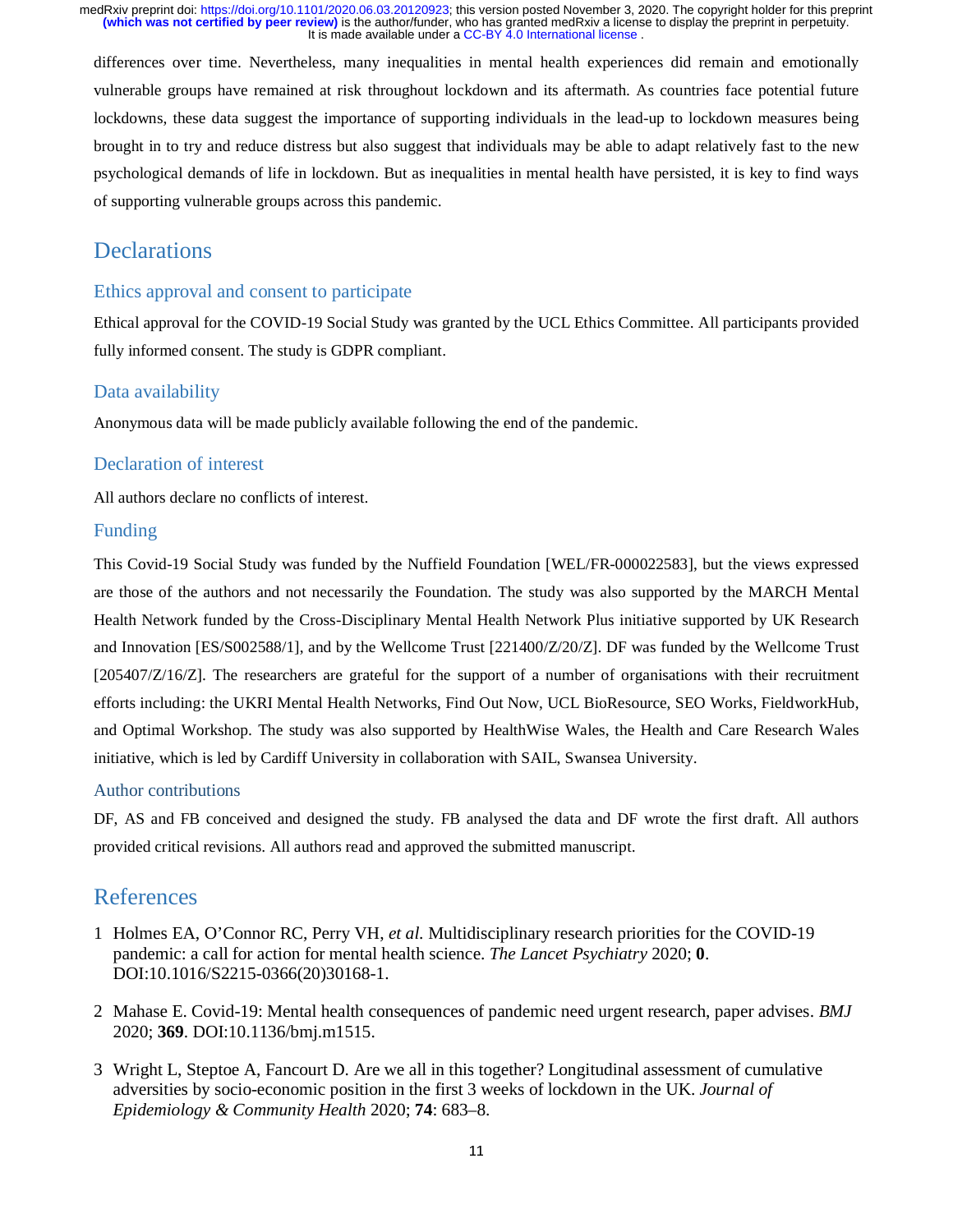- 4 Pierce M, Hope H, Ford T, *et al.* Mental health before and during the COVID-19 pandemic: a longitudinal probability sample survey of the UK population. *The Lancet Psychiatry* 2020; **0**. DOI:10.1016/S2215-0366(20)30308-4.
- 5 Shanahan L, Steinhoff A, Bechtiger L, *et al.* Emotional distress in young adults during the COVID-19 pandemic: evidence of risk and resilience from a longitudinal cohort study. *Psychological Medicine* 2020; : 1–10.
- 6 Hawryluck L, Gold WL, Robinson S, Pogorski S, Galea S, Styra R. SARS Control and Psychological Effects of Quarantine, Toronto, Canada. *Emerg Infect Dis* 2004; **10**: 1206–12.
- 7 Reynolds DL, Garay JR, Deamond SL, Moran MK, Gold W, Styra R. Understanding, compliance and psychological impact of the SARS quarantine experience. *Epidemiology & Infection* 2008; **136**: 997– 1007.
- 8 Mihashi M, Otsubo Y, Yinjuan X, Nagatomi K, Hoshiko M, Ishitake T. Predictive factors of psychological disorder development during recovery following SARS outbreak. *Health Psychology* 2009; **28**: 91–100.
- 9 Liu X, Kakade M, Fuller CJ, *et al.* Depression after exposure to stressful events: lessons learned from the severe acute respiratory syndrome epidemic. *Comprehensive Psychiatry* 2012; **53**: 15–23.
- 10 YouGov. Britain's mood, measured weekly. https://yougov.co.uk/topics/science/trackers/britains-moodmeasured-weekly (accessed April 20, 2020).
- 11 Layard R, Clark A, De Neve J-E, *et al.* When to release the lockdown: A wellbeing framework for analysing costs and benefits. Centre for Economic Performance, London School of Economics, 2020.
- 12 Millions of UK adults have felt panicked, afraid and unprepared as a result of the coronavirus pandemic new poll data reveal impact on mental health. Mental Health Foundation. 2020; published online March 26. https://www.mentalhealth.org.uk/news/millions-uk-adults-have-felt-panicked-afraid-and-unpreparedresult-coronavirus-pandemic-new (accessed April 24, 2020).
- 13 Ansseau M, Fischler B, Dierick M, Albert A, Leyman S, Mignon A. Socioeconomic correlates of generalized anxiety disorder and major depression in primary care: the GADIS II study (Generalized Anxiety and Depression Impact Survey II). *Depression and Anxiety* 2008; **25**: 506–513.
- 14 Hölzel L, Härter M, Reese C, Kriston L. Risk factors for chronic depression—a systematic review. *Journal of affective disorders* 2011; **129**: 1–13.
- 15 Brooks SK, Webster RK, Smith LE, *et al.* The psychological impact of quarantine and how to reduce it: rapid review of the evidence. *The Lancet* 2020; **395**: 912–20.
- 16 Kwong ASF, Pearson RM, Adams MJ, *et al.* Mental health during the COVID-19 pandemic in two longitudinal UK population cohorts. *medRxiv* 2020; : 2020.06.16.20133116.
- 17 Solomou I, Constantinidou F. Prevalence and Predictors of Anxiety and Depression Symptoms during the COVID-19 Pandemic and Compliance with Precautionary Measures: Age and Sex Matter. *International Journal of Environmental Research and Public Health* 2020; **17**: 4924.
- 18 Pieh C, Budimir S, Probst T. The effect of age, gender, income, work, and physical activity on mental health during coronavirus disease (COVID-19) lockdown in Austria. *Journal of Psychosomatic Research* 2020; **136**: 110186.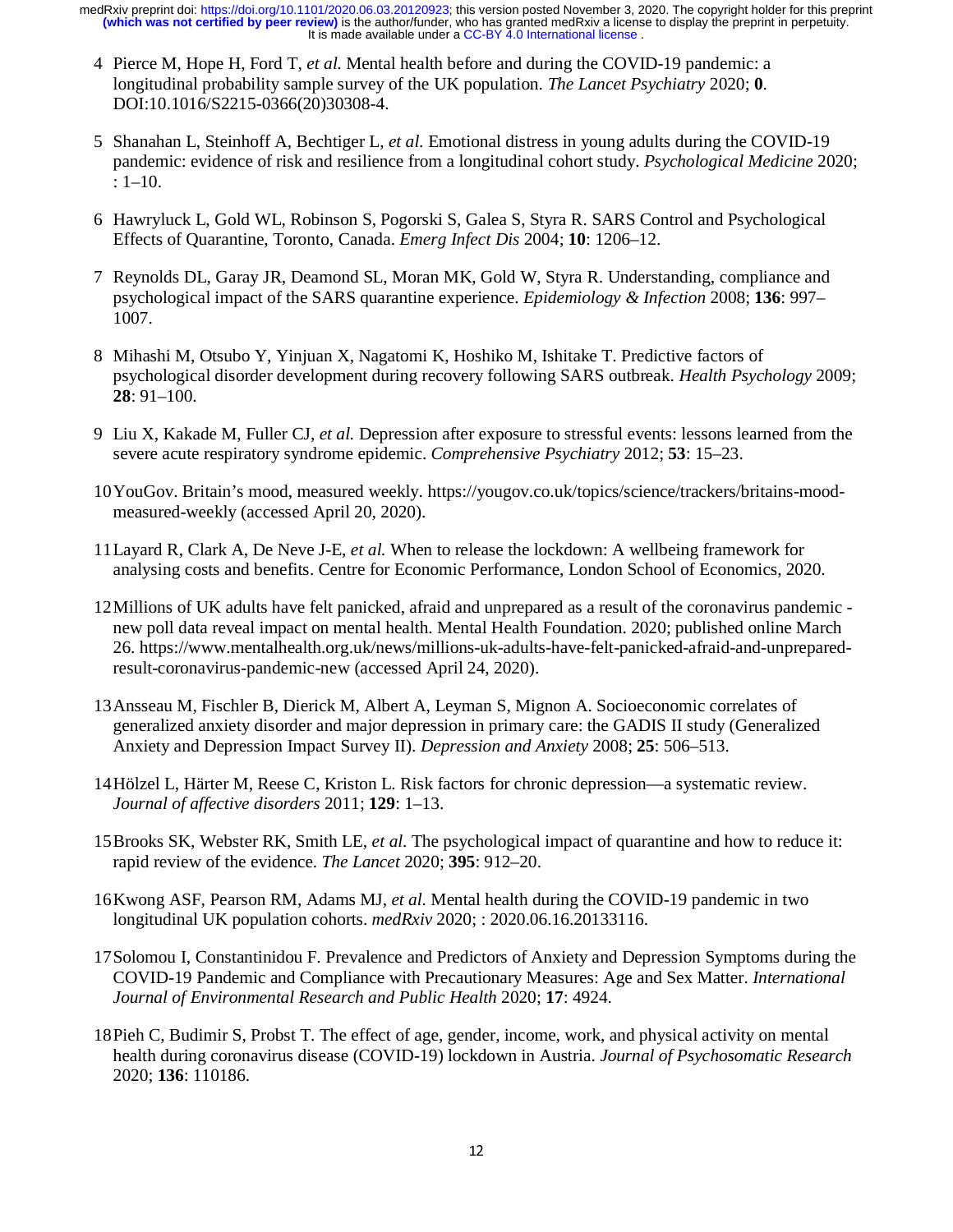- 19 Pierce M, Hope H, Ford T, *et al.* Mental Health Before and During the COVID-19 Pandemic: A Longitudinal Probability Sample Survey of the UK Population. Rochester, NY: Social Science Research Network, 2020 https://papers.ssrn.com/abstract=3624264 (accessed July 9, 2020).
- 20 Wang C, Pan R, Wan X, *et al.* Immediate Psychological Responses and Associated Factors during the Initial Stage of the 2019 Coronavirus Disease (COVID-19) Epidemic among the General Population in China. *International Journal of Environmental Research and Public Health* 2020; **17**: 1729.
- 21 Ausín B, González-Sanguino C, Castellanos MÁ, Muñoz M. Gender-related differences in the psychological impact of confinement as a consequence of COVID-19 in Spain. *Journal of Gender Studies* 2020; **0**: 1–10.
- 22 Jeong H, Yim HW, Song Y-J, *et al.* Mental health status of people isolated due to Middle East Respiratory Syndrome. *Epidemiol Health* 2016; **38**. DOI:10.4178/epih.e2016048.
- 23 Löwe B, Kroenke K, Herzog W, Gräfe K. Measuring depression outcome with a brief self-report instrument: sensitivity to change of the Patient Health Questionnaire (PHQ-9). *Journal of Affective Disorders* 2004; **81**: 61–6.
- 24 Kroenke K, Spitzer RL. The PHQ-9: A New Depression Diagnostic and Severity Measure. *Psychiatr Ann* 2002; **32**: 509–15.
- 25 Spitzer RL, Kroenke K, Williams JB, Löwe B. A brief measure for assessing generalized anxiety disorder: the GAD-7. *Archives of internal medicine* 2006; **166**: 1092–1097.
- 26 Population estimates for the UK, England and Wales, Scotland and Northern Ireland Office for National Statistics. https://www.ons.gov.uk/peoplepopulationandcommunity/populationandmigration/populationestimates/bu lletins/annualmidyearpopulationestimates/mid2018 (accessed May 13, 2020).
- 27 Baker ZG, Krieger H, LeRoy AS. Fear of missing out: Relationships with depression, mindfulness, and physical symptoms. *Translational Issues in Psychological Science* 2016; **2**: 275.
- 28 Porter LC, DeMarco LM. Beyond the dichotomy: Incarceration dosage and mental health\*. *Criminology* 2019; **57**: 136–56.
- 29 Bu F, Steptoe A, Fancourt D. Who is lonely in lockdown? Cross-cohort analyses of predictors of loneliness before and during the COVID-19 pandemic. *Public Health* 2020; **186**: 31–4.
- 30 Guan W, Ni Z, Hu Y, *et al.* Clinical Characteristics of Coronavirus Disease 2019 in China. *New England Journal of Medicine* 2020; published online Feb 28. DOI:10.1056/NEJMoa2002032.
- 31 Marmot M. Health equity in England: the Marmot review 10 years on. *Bmj* 2020; **368**.
- 32 Newby JM, O'Moore K, Tang S, Christensen H, Faasse K. Acute mental health responses during the COVID-19 pandemic in Australia. *PLOS ONE* 2020; **15**: e0236562.
- 33 Phillips C. Institutional Racism and Ethnic Inequalities: An Expanded Multilevel Framework. *Journal of Social Policy* 2011; **40**: 173–92.
- 34 Harmatz MG, Well AD, Overtree CE, Kawamura KY, Rosal M, Ockene IS. Seasonal Variation of Depression and Other Moods: A Longitudinal Approach. *J Biol Rhythms* 2000; **15**: 344–50.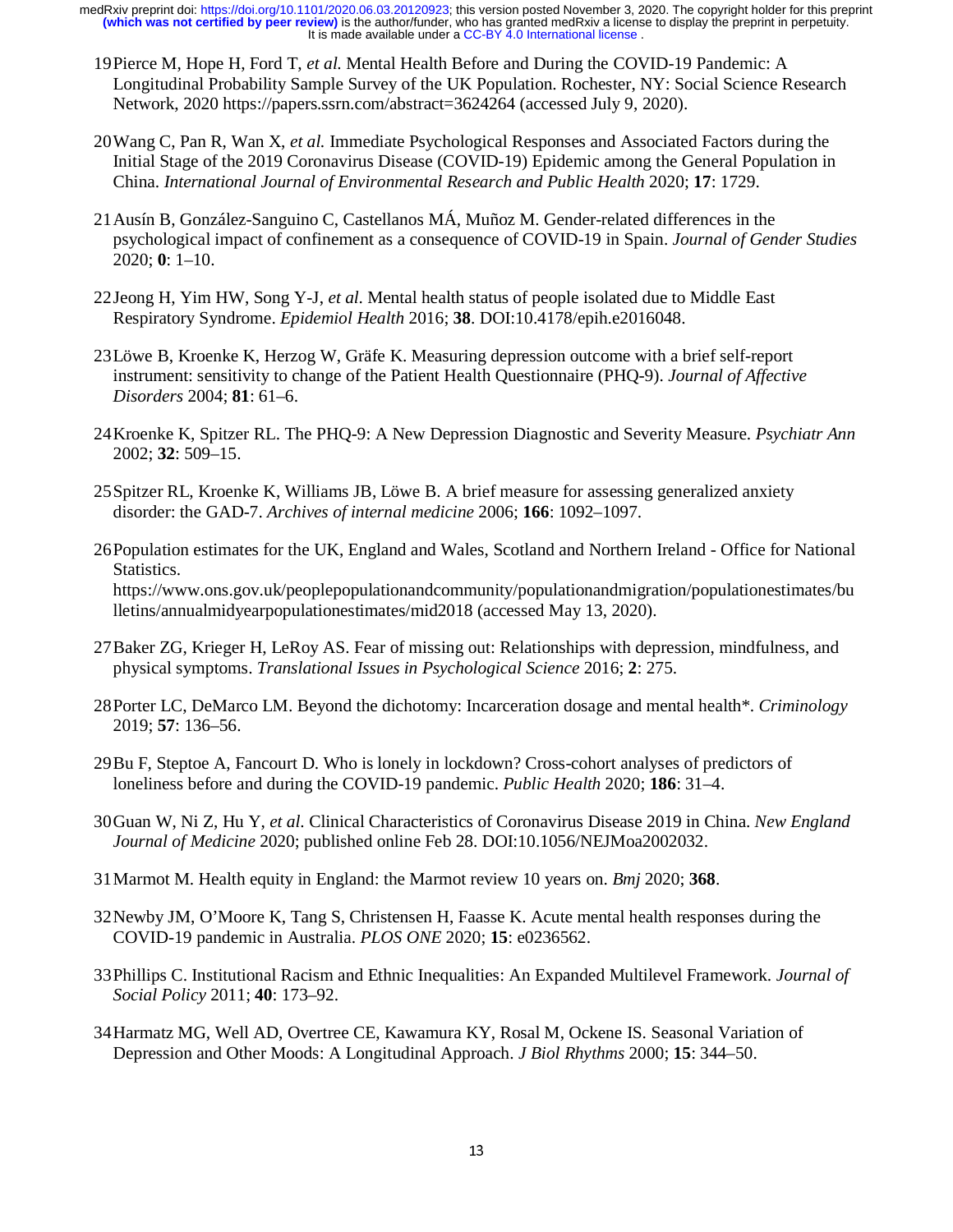Figure 1. Predicted growth trajectories from the multi-process LGM model

Figure 2. Predicted growth trajectories of anxiety by individual characteristics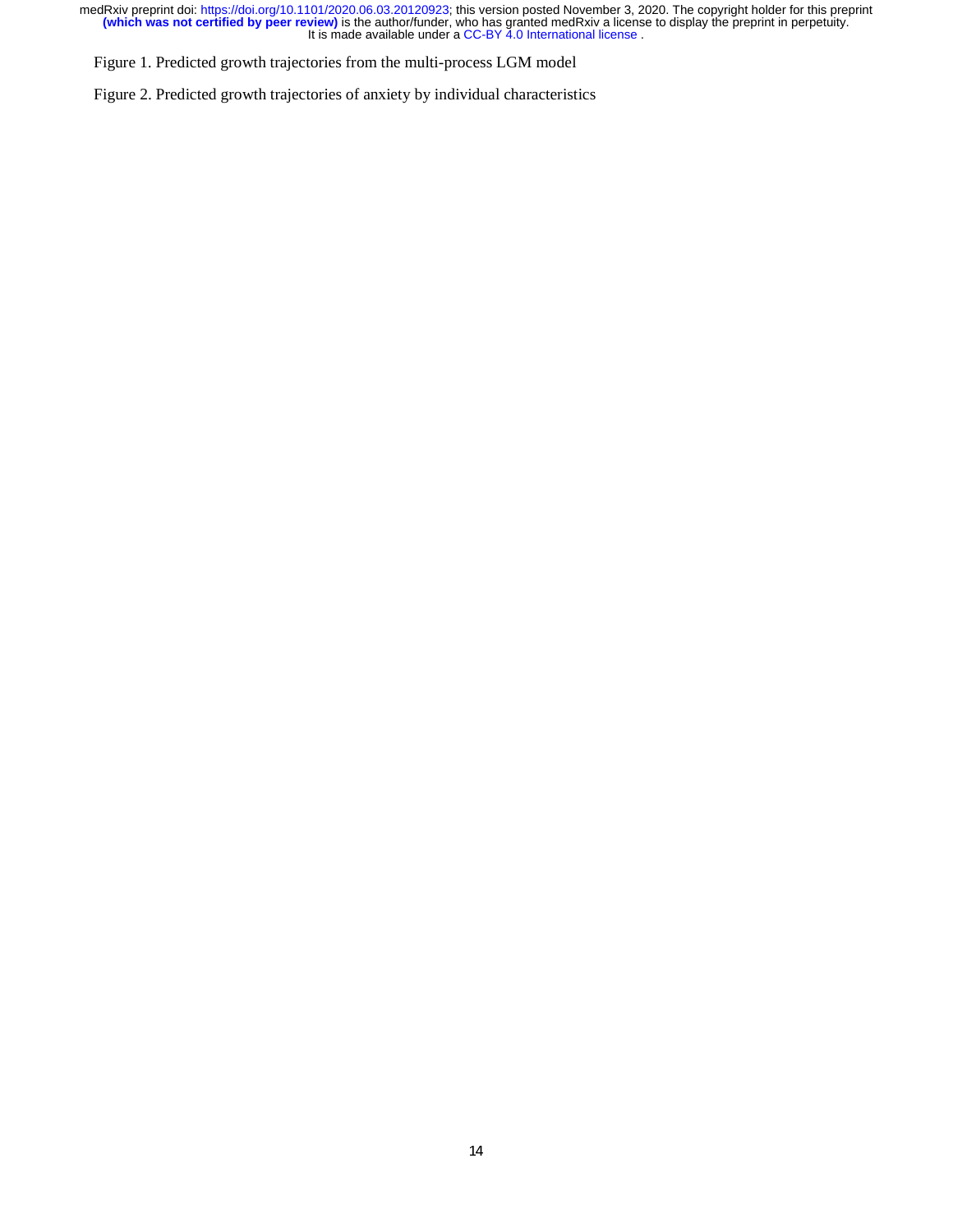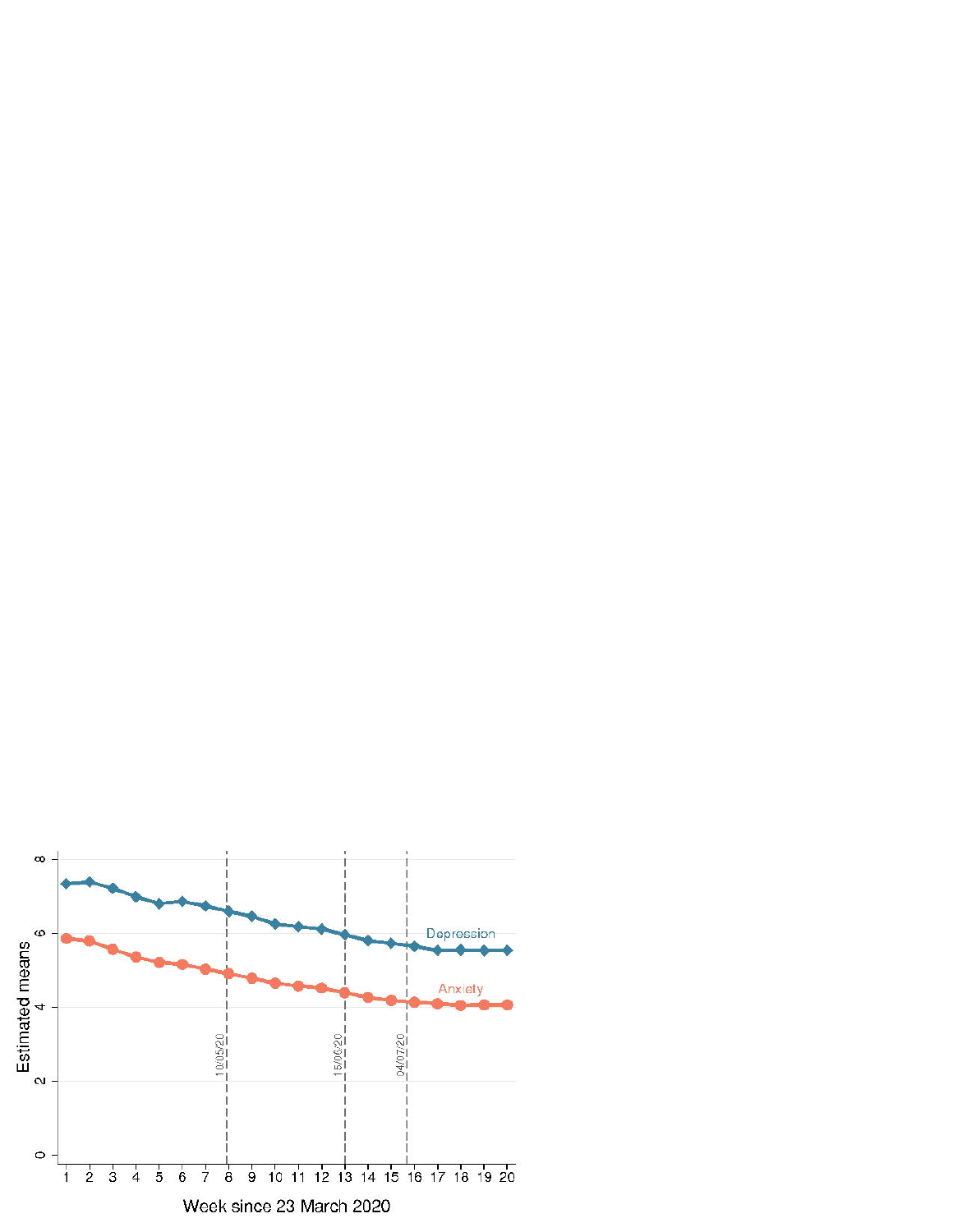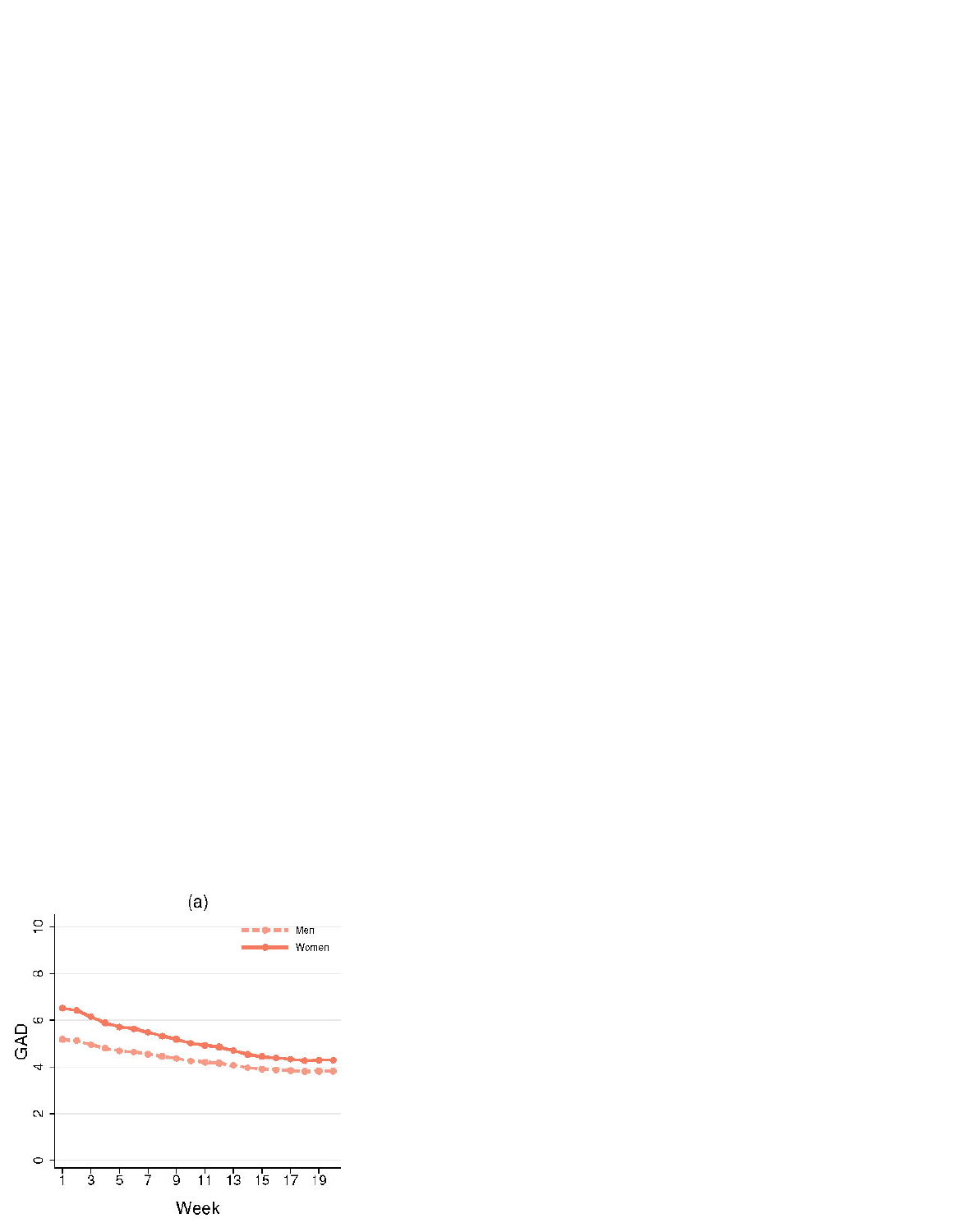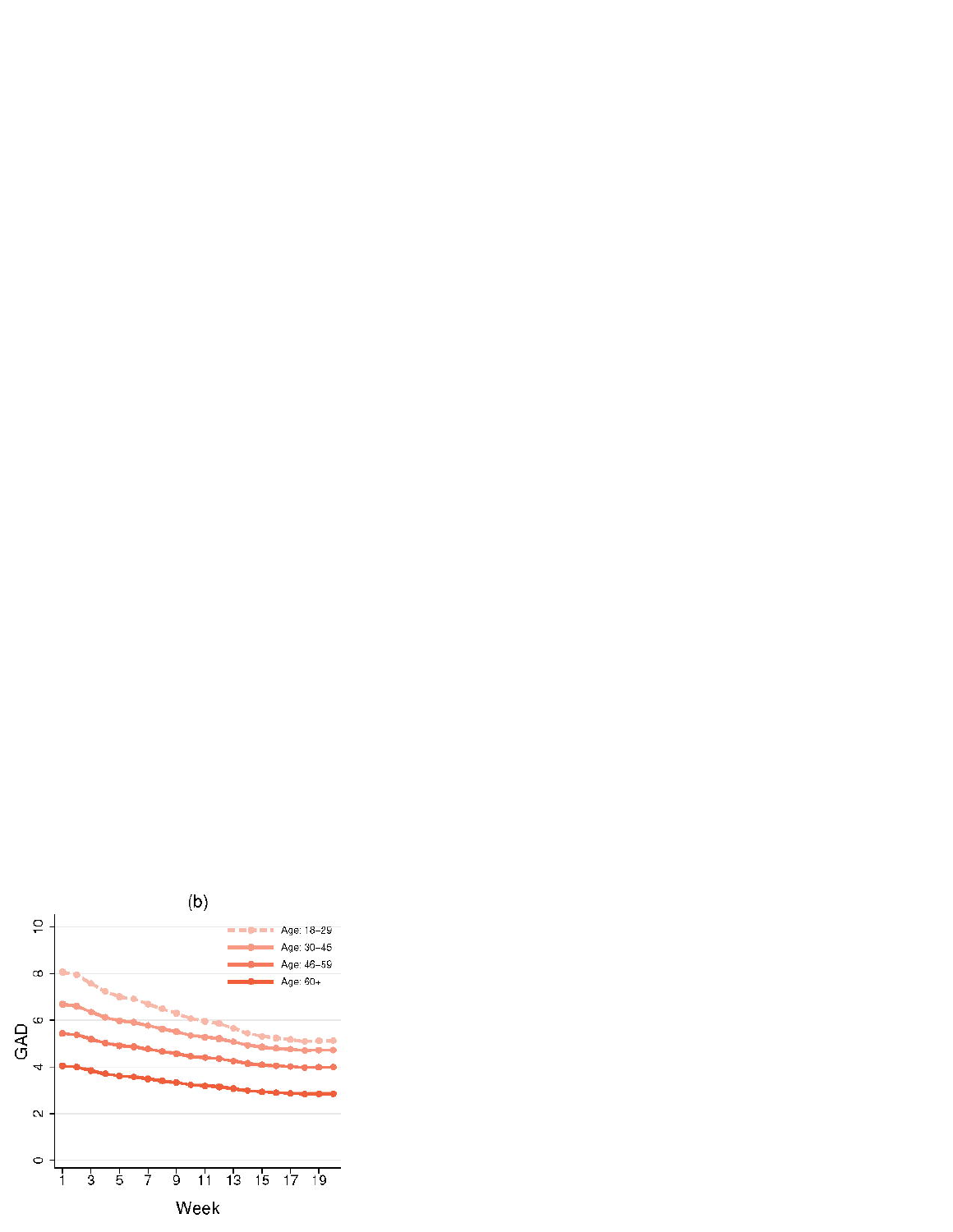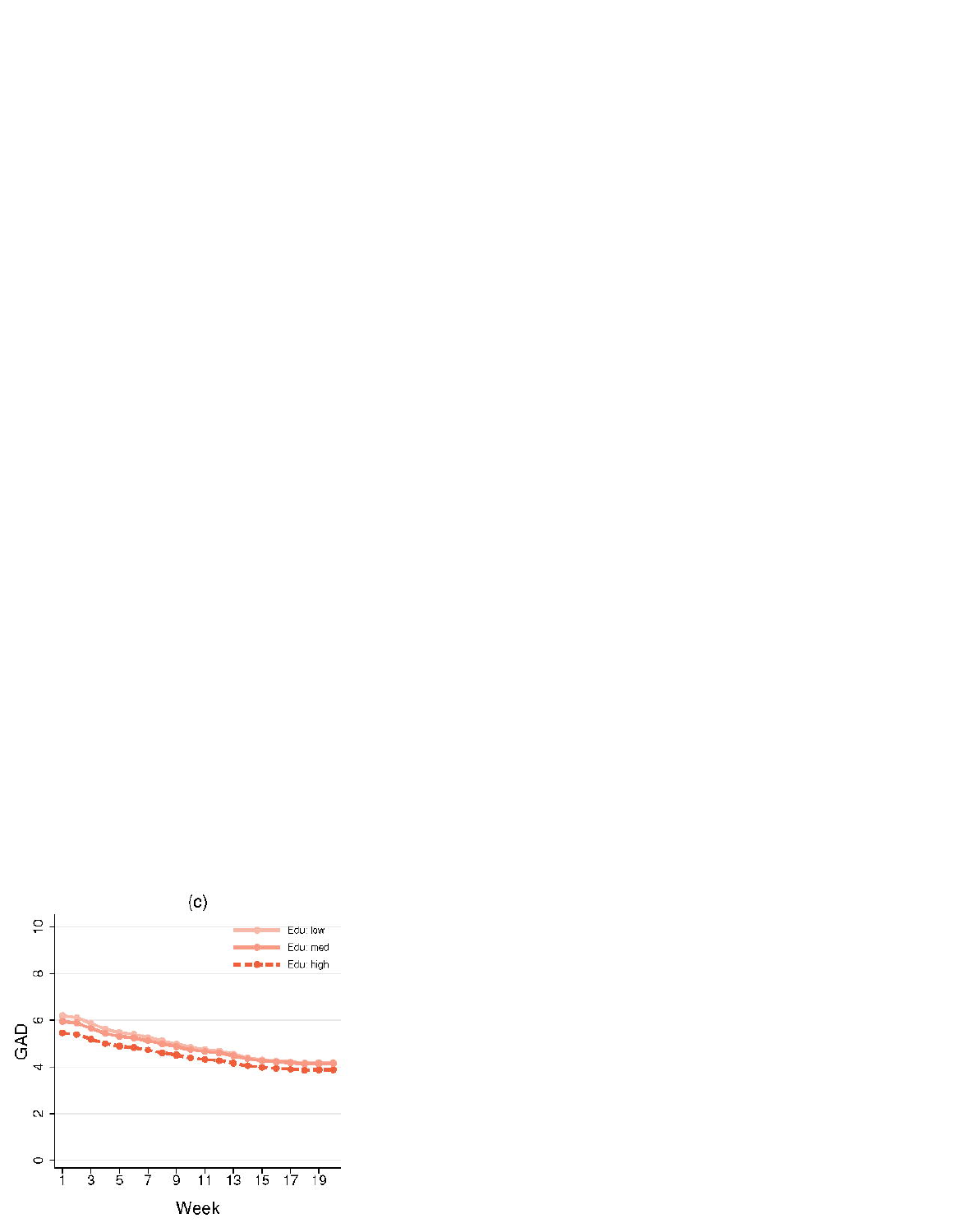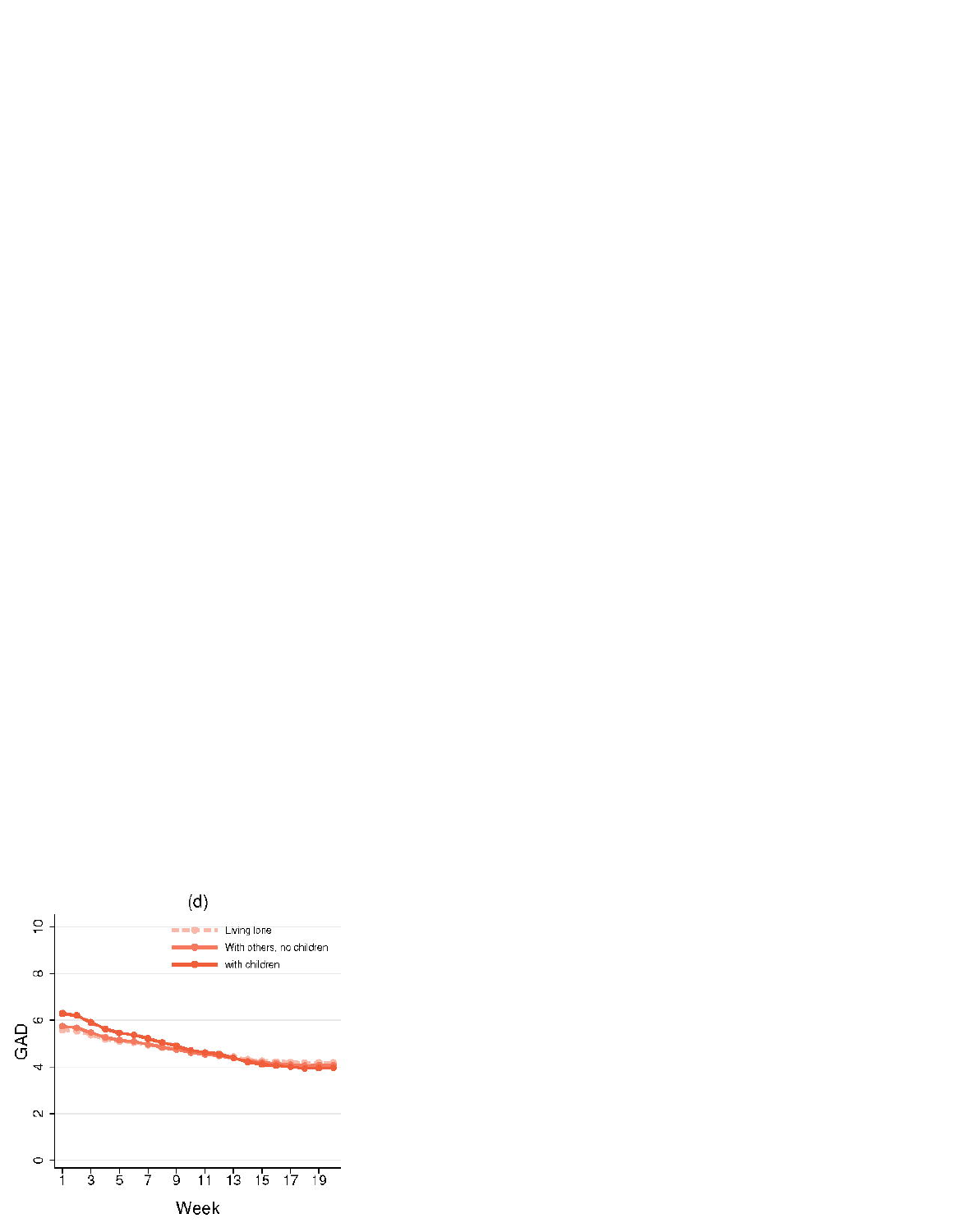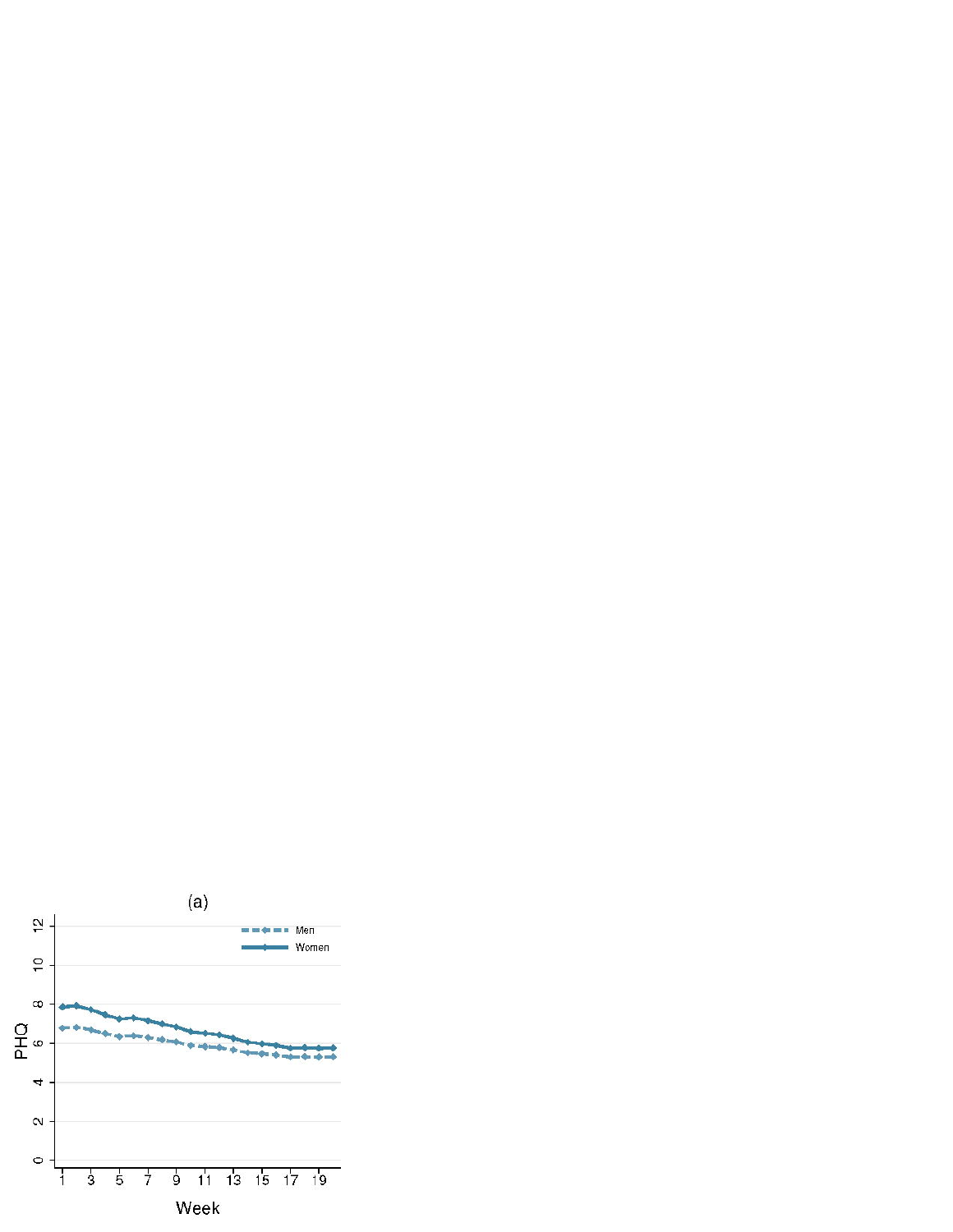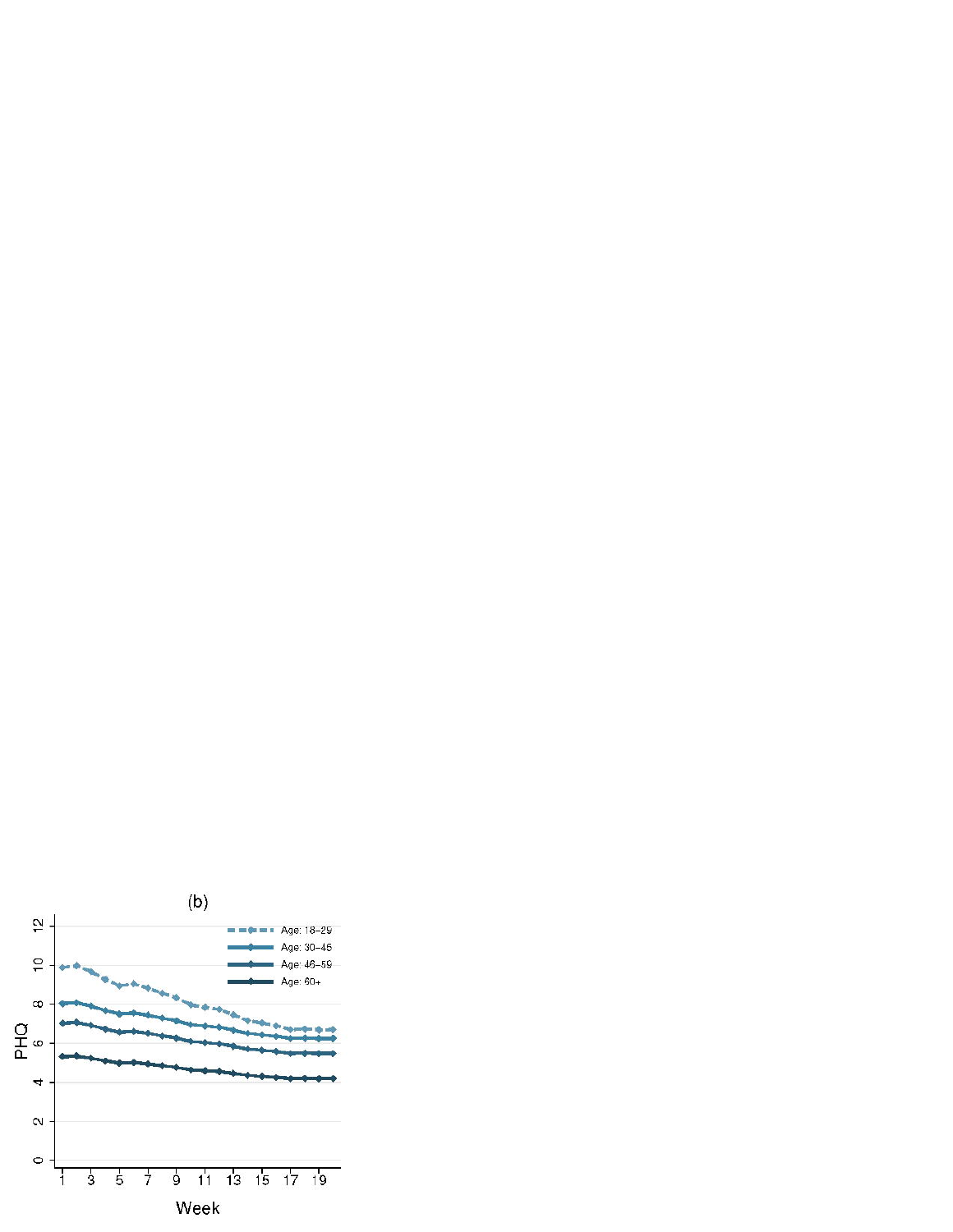